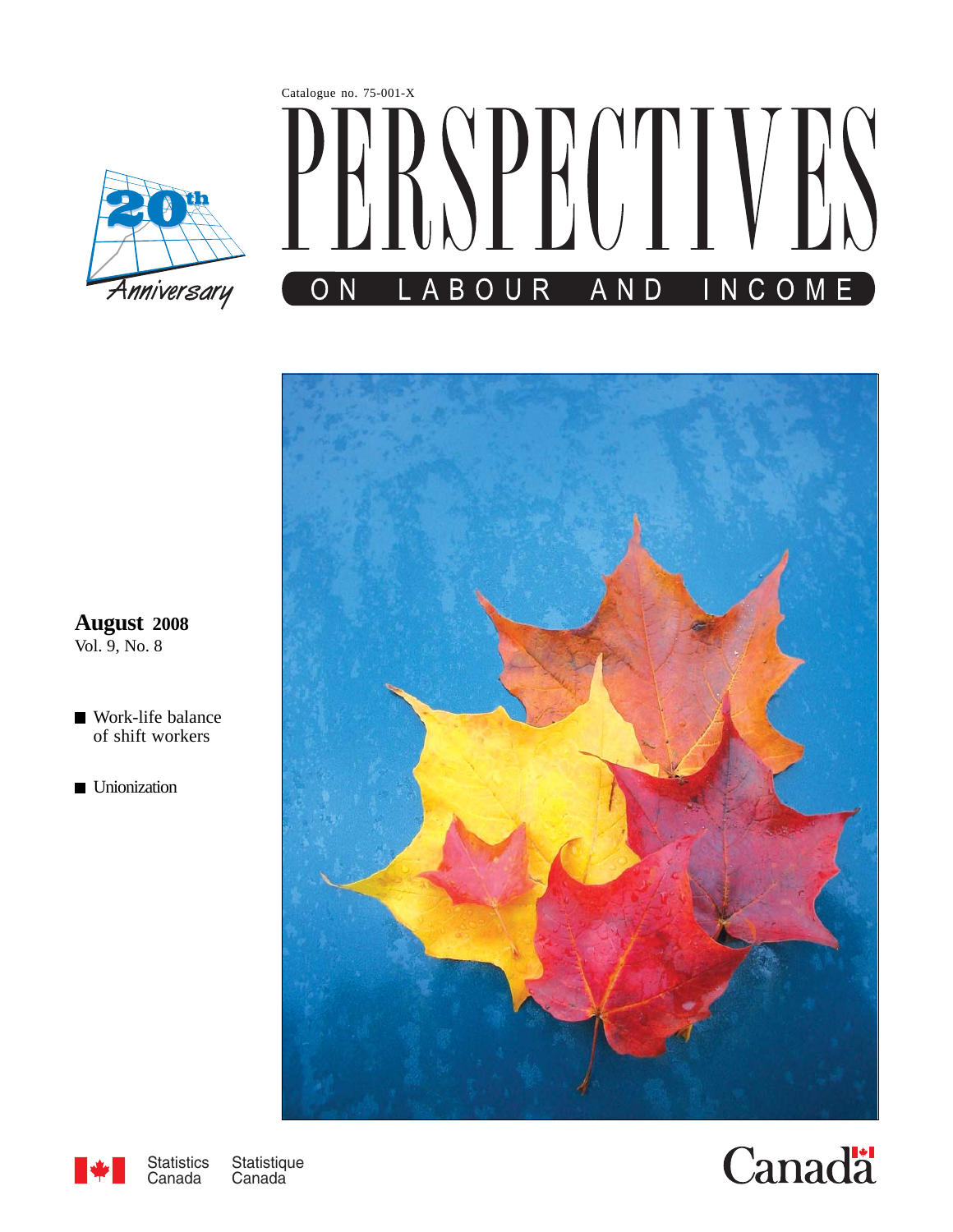# At Your Service...

#### How to obtain more information

Specific inquiries about this product should be directed to: Perspectives on Labour and Income, 9 A-6 Jean Talon, 170 Tunney's Pasture Driveway, Statistics Canada, Ottawa, Ontario, K1A 0T6 (telephone: 613-951-4628; e-mail: perspectives@statcan.gc.ca).

For information about the wide range of services and data available from Statistics Canada, visit our website at www.statcan.gc.ca or contact us by e-mail at infostats@statcan.gc.ca or by telephone from 8:30 a.m. to 4:30 p.m. Monday to Friday:

#### Statistics Canada National Contact Centre

| Toll-free telephone (Canada and the United States): |                |
|-----------------------------------------------------|----------------|
| Inquiries line                                      | 1-800-263-1136 |
| National telecommunications device                  |                |
| for the hearing impaired                            | 1-800-363-7629 |
| Fax line                                            | 1-877-287-4369 |
| Depository Services Program inquiries line          | 1-800-635-7943 |
| Depository Services Program fax line                | 1-800-565-7757 |
|                                                     |                |

#### Local or international calls:

Inquiries line 1-613-951-8116 Fax line 1-613-951-0581

#### Information to access the product

This product, catalogue no. 75-001-XIE, is available for free in electronic format. To obtain a single issue, visit our website at www.statcan.gc.ca and select "Publications."

#### Standards of service to the public

Statistics Canada is committed to serving its clients in a prompt, reliable and courteous manner. To this end, the Agency has developed standards of service which its employees observe in serving its clients. To obtain a copy of these service standards, please contact Statistics Canada toll free at 1-800-263-1136. The service standards are also published on www.statcan.gc.ca under "About us" > "Providing services to Canadians."

#### Perspectives on Labour and Income

(Catalogue no. 75-001-X; aussi disponible en français: L'emploi et le revenu en perspective, n° 75-001-X au catalogue) is published monthly by authority of the Minister responsible for Statistics Canada. ©Minister of Industry 2008. ISSN: 1492-496X.

All rights reserved. The content of this electronic publication may be reproduced, in whole or in part, and by any means, without further permission from Statistics Canada, subject to the following conditions: that it be done solely for the purposes of private study, research, criticism, review or newspaper summary, and/or for non-commercial purposes; and that Statistics Canada be fully acknowledged as follows: Source (or "Adapted from", if appropriate): Statistics Canada, year of publication, name of product, catalogue number, volume and issue numbers, reference period and page(s).

Otherwise, no part of this publication may be reproduced, stored in a retrieval system or transmitted in any form, by any means—electronic, mechanical or photocopy—or for any purposes without prior written permission of Licensing Services, Client Services Division, 100 Tunney's Pasture Driveway, Statistics Canada, Ottawa, Ontario, K1A 0T6.

### Symbols

The following standard symbols are used in Statistics Canada publications:

- . not available for any reference period
- not available for a specific reference
- period … not applicable
- $0<sup>s</sup>$  not statistically significant preliminary<br>revised
- 
- 
- $x \nconflential$
- use with caution
- F too unreliable to be published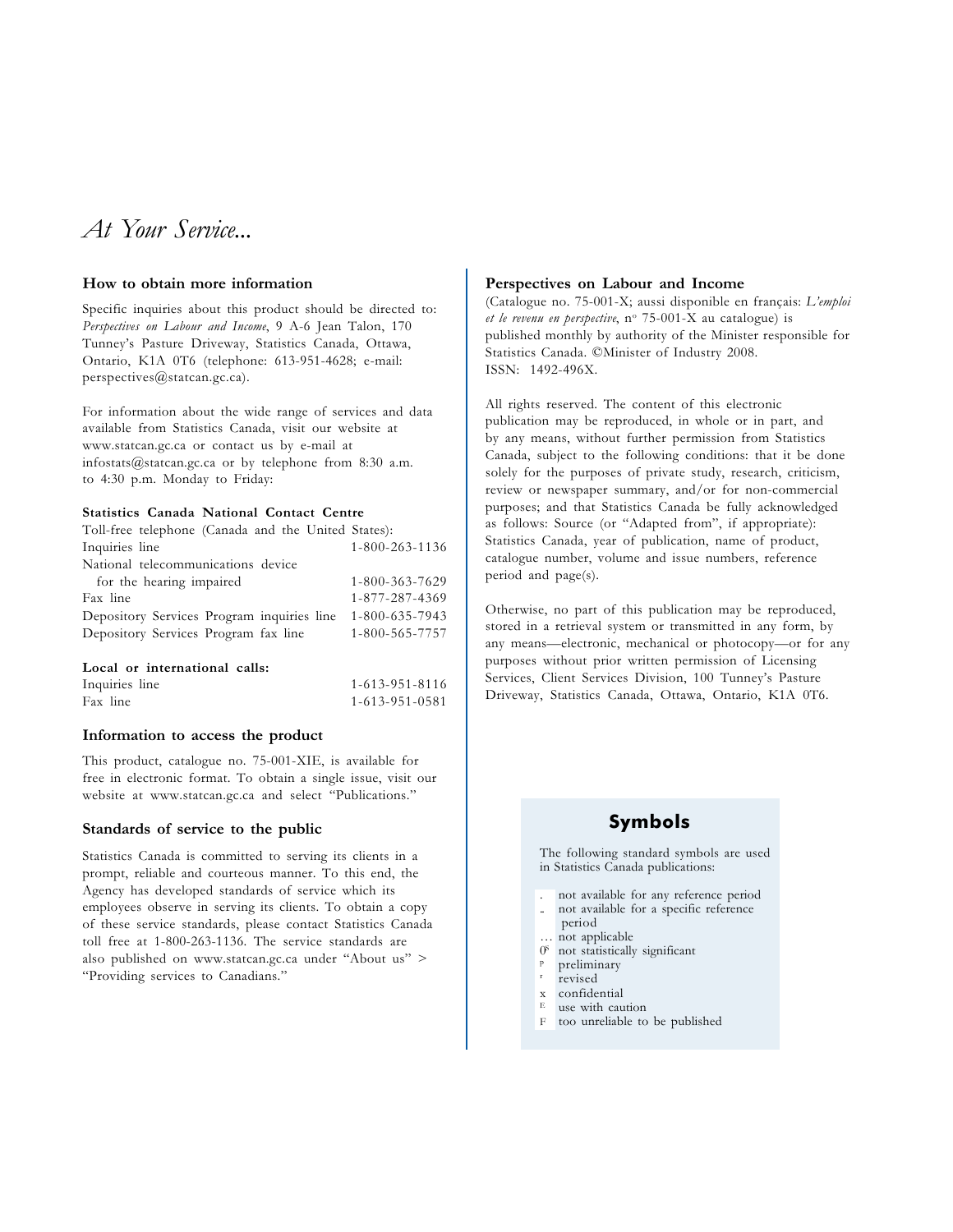# **Highlights**

<span id="page-2-0"></span>In this issue

#### -[Work-life balance of shift workers](#page-4-0)

- - In 2005, about 4.1 million individuals aged 19 to 64 worked something other than a regular day shift; 2.3 million worked a rotating or an irregular shift schedule.
- Satisfaction with work-life balance was lower among shift workers than among regular day workers—while 76% of day workers were satisfied with their work-life balance, only 69% of shift workers were satisfied.
- - Role overload, too much to do and not enough time to do it, occurred more frequently among shift workers, especially women.
- - For both men and women, job satisfaction was positively associated with satisfaction with work-life balance and being able to avoid role overload.
- For men, working shift was associated with lower odds of being satisfied with their work-life balance, and shift work was a significant predictor of role overload for both women and men.
- For women, having a spouse and children or being a lone parent was associated with lower odds of being satisfied with work-life balance or avoiding role overload; for men, family type was significant only for role overload.

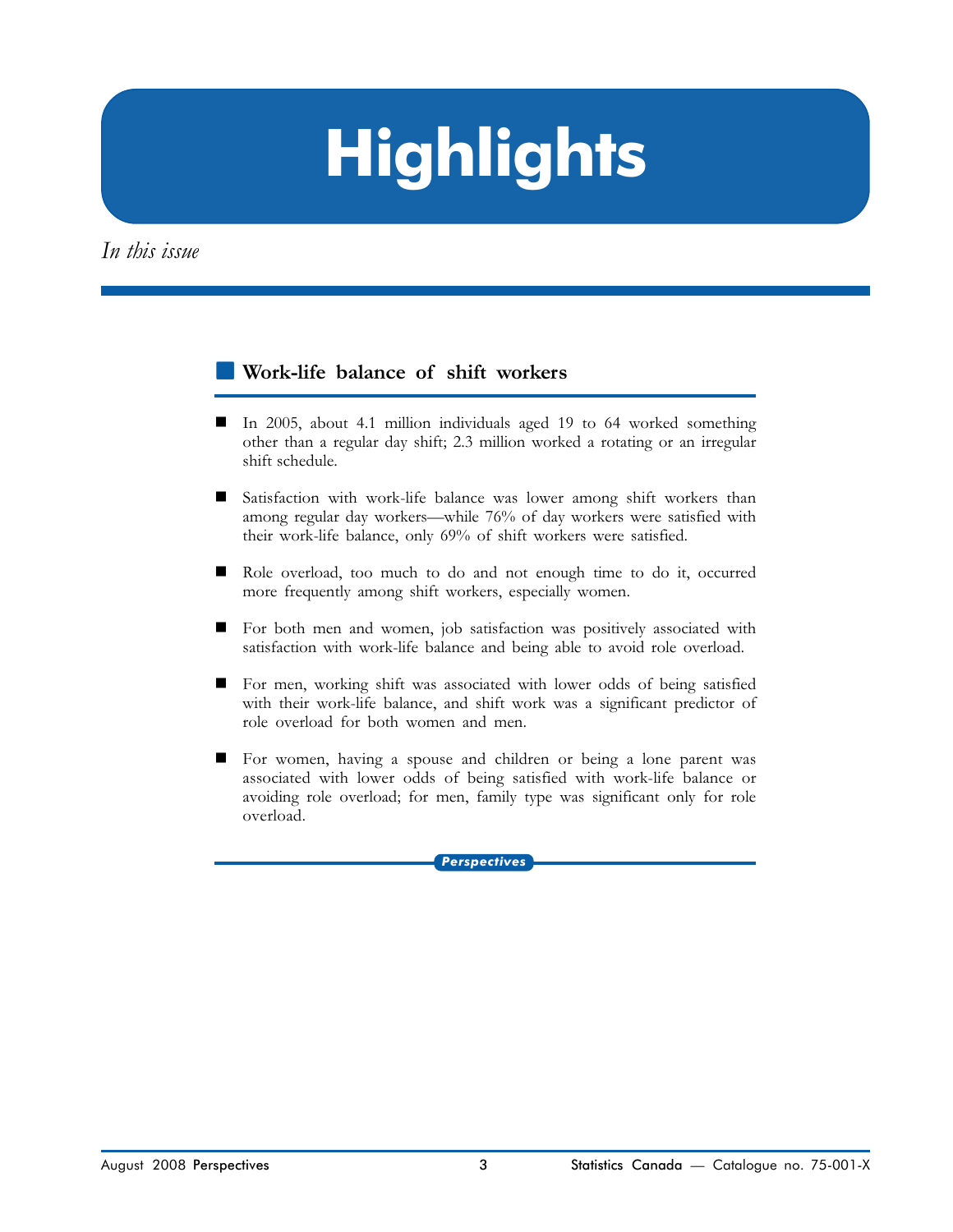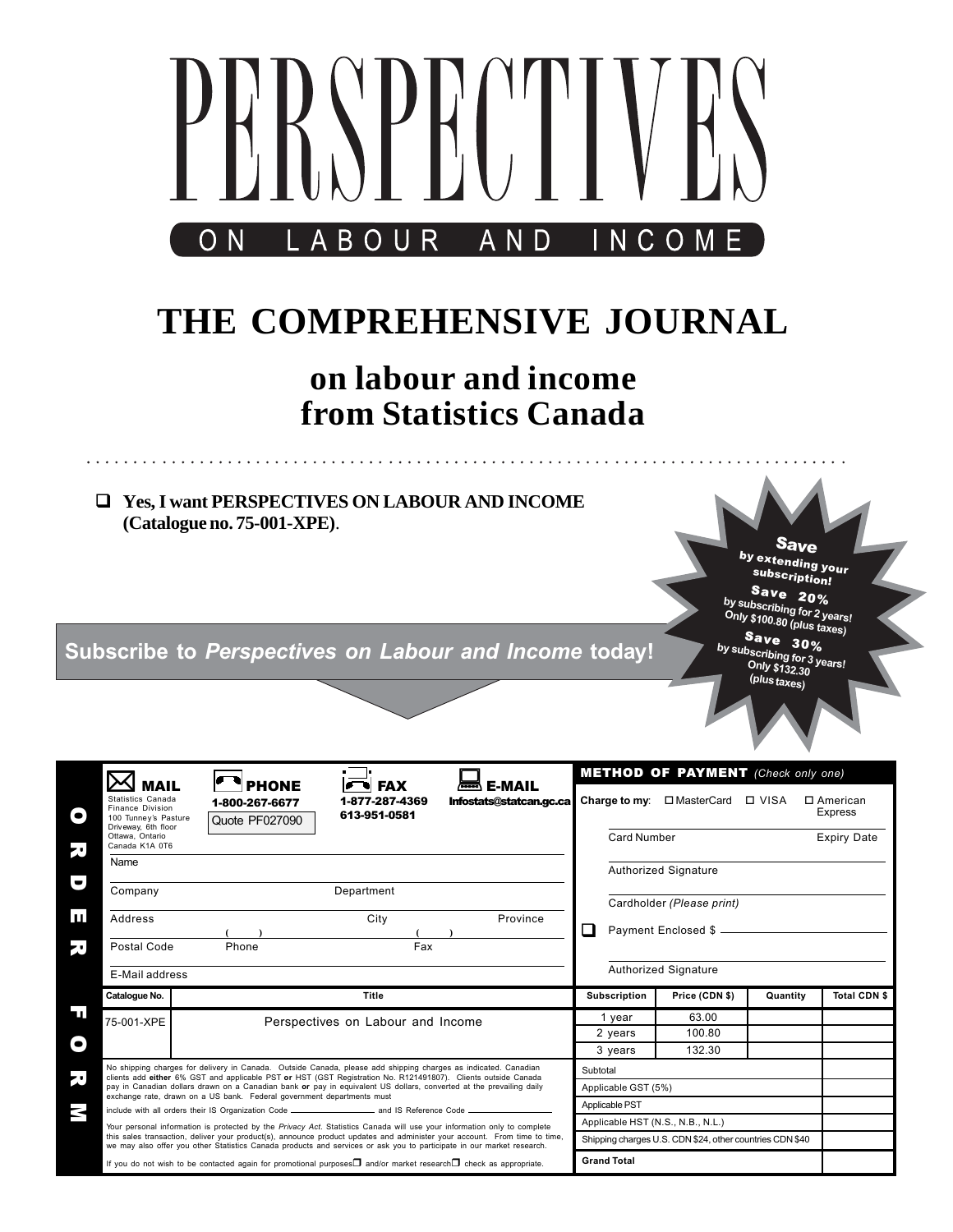# <span id="page-4-0"></span>Work-life balance of shift workers

Cara Williams

orking 9 to 5 may be what many consider a normal full-time job. However, in an economy that often demands 24/7 activity, shift work remains common. At the same time, however, the labour force is aging and work-life balance is increasingly important to workers.

Working shifts can have negative health effects, and complicate the scheduling of family activities (Halpern 2005, Levin-Epstein 2006, Rosa and Colligan 1997, Costa 2003, Shields 2002). Additionally, because shift work is rarely restricted to weekdays, finding child care on weekends or making plans for holidays and social activities can be difficult. Conversely, for some, working shifts may reduce the need for child care and may ensure that a parent is available to get children ready for school in the morning, greet children after school or provide elder care thereby reducing work-life conflict (Marshall 1998).

This article examines the prevalence and types of shift work among persons between the ages of 19 and 64 with full-time jobs. It also examines the hours spent on other activities like unpaid work or time with family members. Work-life

Cara Williams is with the Business and Trade Statistics Field. She can be reached at 613-951-6972 or perspectives@statcan.gc.ca.

balance, role overload and other indicators of well-being are examined for differences across shifts. Finally, multivariate analysis is used to assess the impact of work schedules and demographic and socioeconomic variables on work-life balance and role overload for men and women (see Data source and definitions).

#### Rotating and irregular shifts most common

Shift work has changed through the years (see Shifts over time). Today, it comprises regular night and evening work, rotating and split shifts, casual/on-call jobs, and irregular shifts. In this article, working shift will refer to anything other than a regular daytime schedule.

In 2005, approximately 28% (4.1 million) of the 14.6 million employed Canadians worked something other than a regular day shift (Table 1); the vast majority (82%) worked full time (30 or more hours per week). While women made up approximately 37% of all full-time shift workers, almost 7 in 10 part-time shift workers were women. Because worklife conflict and role overload are more likely to affect full-time workers, this article will focus mainly on such individuals (see Part-time workers).

In 2005, rotating shifts and irregular schedules were the most common types of shift work, accounting for 2.3 million full-time workers (Table 2), even though these are considered among the most difficult shifts because the body cannot properly adjust to the sleep pattern changes, rotating child care is difficult to find and health effects can be profound (Costa

#### Table 1 Workers aged 19 to 64 by shift and work status

|           | All workers          |     | Regular day |                      |     | Shift workers |                      |     |            |
|-----------|----------------------|-----|-------------|----------------------|-----|---------------|----------------------|-----|------------|
|           | <b>Both</b><br>sexes | Men | Wo-<br>men  | <b>Both</b><br>sexes | Men | Wo-<br>men    | <b>Both</b><br>sexes | Men | Wo-<br>men |
|           | '000                 |     | %           | '000                 |     | %             | '000                 |     | %          |
| Total'    | 14,640               | 55  | 45          | 10,547               | 54  | 46            | 4,068                | 57  | 43         |
| Full-time | 13,139               | 58  | 42          | 9,774                | 57  | 43            | 3.347                | 63  | 37         |
| Part-time | 1,494                | 26  | 74          | 773                  | 22  | 78            | 721                  | 31  | 69         |

1. Includes unknown work schedules.

Source: Statistics Canada, General Social Survey, 2005.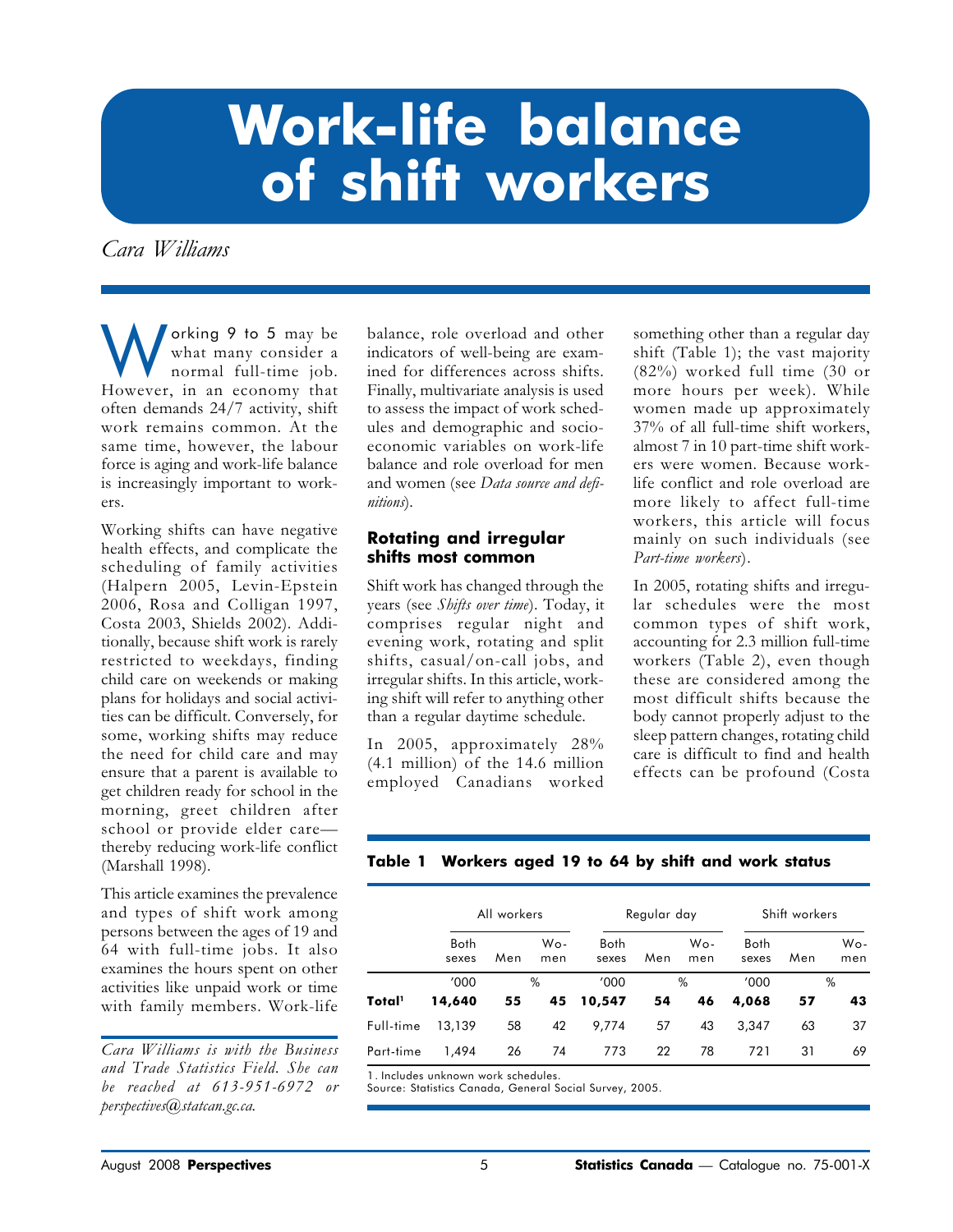#### Data source and definitions

Every year since 1985, the General Social Survey (GSS) has interviewed Canadians aged 15 and over in the 10 provinces on a wide range of issues. This paper examines GSS time-use data collected using a 24-hour time diary. In 2005 the sample size was 19,600. The target population of this study was persons aged 19 to 64 at the time of the survey who worked full time (30 hours per week or more). Students were excluded.

Shift work comprises

■ regular evening schedules

- regular night schedules
- rotating shifts (those that change periodically from days to evenings or to nights)
- split shifts (two or more distinct periods each day)
- on call or casual (no prearranged schedules—for example, substitute teachers).
- irregular schedule (changes, but usually prearranged one week or more in advance—for example, pilots)
- Other, non-day schedules

Non-shift work is any regular daytime schedule.

Work-life balance is a self-perceived notion. The 2005 GSS determined satisfaction with work-life balance by asking

2003, Rosa and Colligan 1997). Some 385,000 fulltime workers had regular evening shifts and approximately 270,000 had regular night shifts. On call/casual schedules accounted for just over 100,000 workers and split schedules about 130,000.

| Table 2 Shift workers aged 19 to 64 |  |  |  |  |
|-------------------------------------|--|--|--|--|
|-------------------------------------|--|--|--|--|

|                    | Both sexes | Men  | Women    |
|--------------------|------------|------|----------|
|                    | '000       | %    |          |
| Evening            | 523        | 49.4 | 50.6     |
| Full-time          | 385        | 56.2 | 43.8     |
| <b>Night</b>       | 309        | 60.3 | 39.7     |
| Full-time          | 270        | 63.1 | 36.9     |
| Rotating           | 1,345      | 54.5 | 45.5     |
| Full-time          | 1,215      | 58.2 | 41.9     |
| <b>Split</b>       | 160        | 52.6 | 47.4     |
| Full-time          | 131        | 58.2 | 41.8     |
| On call or casual  | 191        | 51.9 | 48.1     |
| Full-time          | 102        | 67.6 | $32.4^E$ |
| Irregular schedule | 1,324      | 62.5 | 37.5     |
| Full-time          | 1,052      | 70.1 | 29.9     |
| Other              | 217        | 61.9 | 38.1     |
| Full-time          | 192        | 64.7 | 35.3     |

Source: Statistics Canada, General Social Survey, 2005.

"Are you satisfied or dissatisfied with the balance between your job and home life?"

The role overload variable was constructed using five indicators of overload. The questions used were:

- 1. When you need more time do you tend to cut back on your sleep?
- 2. At the end of the day, do you often feel that you have not accomplished what you had set out to do?
- 3. Do you worry that you don't spend enough time with your family or friends?
- 4. Do you feel that you're constantly under stress trying to accomplish more than you can handle?
- 5. Do you feel that you just don't have time for fun any more?

Respondents who answered yes to four or more questions were considered to suffer from role overload.

Average time spent on activities (time use) refers to the total time spent on a given activity divided by the population, and averaged over a seven-day week. The time spent by participants refers to only those who participated in that activity on diary day, and also averaged over seven days.

#### Occupation, industry and shift

Certain occupations are more commonly associated with shift work because of the nature of the jobs for example, those occupations providing services 24 hours per day such as doctors, nurses and police officers. Additionally, some manufacturing jobs are also associated with shift work since some firms operate 24 hours per day. The 2005 General Social Survey confirmed this—for example, about 45% of those working in health occupations were shift workers, as were 66% in protective service occupations (police, security guards). Other occupations where shift work was relatively common were sales and service (40%) and those unique to primary industries (42%). Conversely, less than 10% of natural and applied sciences and 12% of business, finance and administrative jobs entailed shift work (Table 3).

Not surprisingly, just as certain occupations are more likely to be tied to shifts, so too are certain industries. This may be because they offer services at non-traditional work times or involve continuous production. Health care, accommodation and transport industries come to mind when thinking about shift work. Indeed, in 2005 more than 50% of full-time workers in the accommodation and food industry worked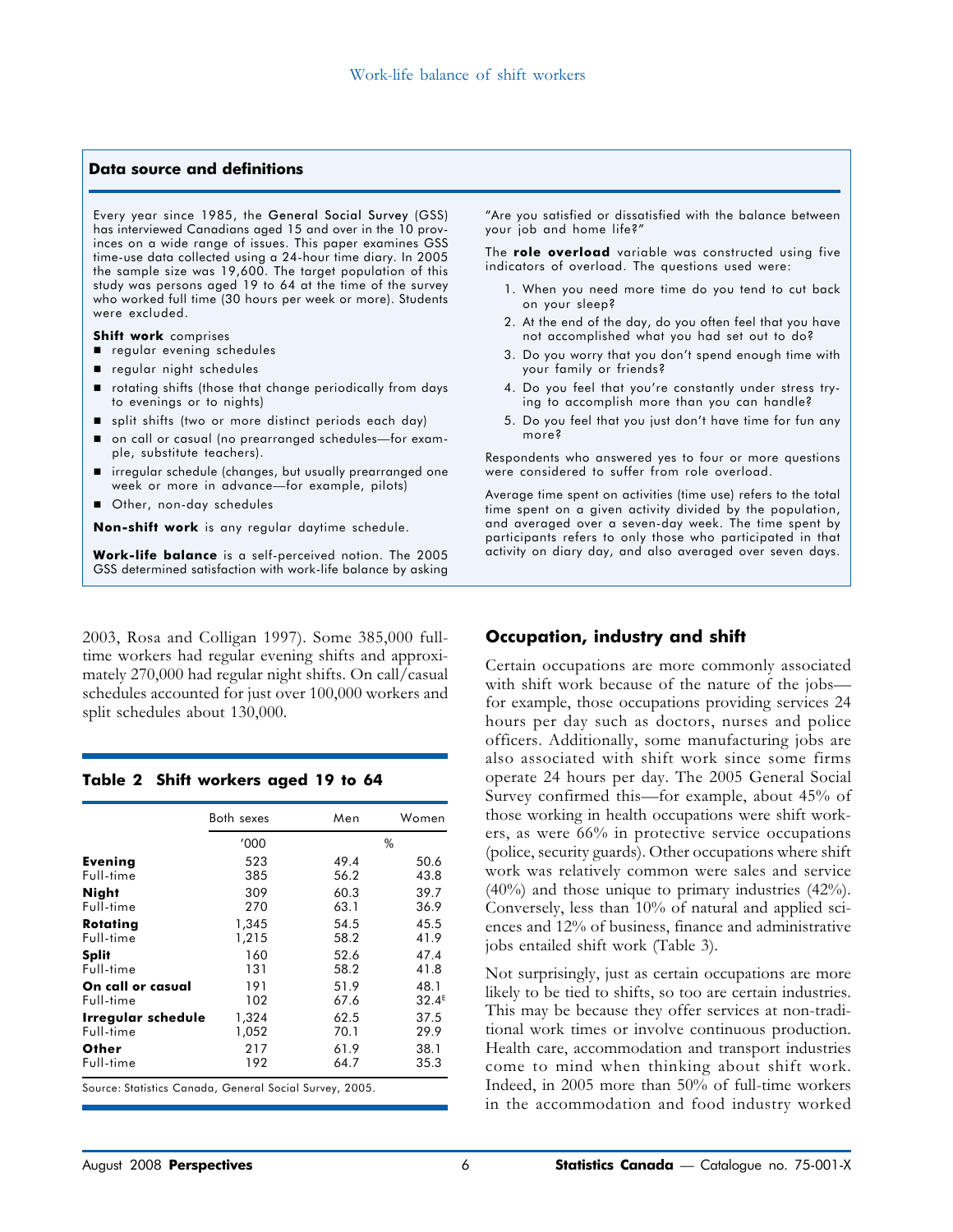#### Table 3 Full-time workers aged 19 to 64 by occupation, industry and shift

|                                                         | Total<br>workers | Regular<br>day | Shift |
|---------------------------------------------------------|------------------|----------------|-------|
| <b>Industry</b>                                         | '000             |                | $\%$  |
| Agriculture, forestry, fishing and hunting              | 230              | 65.3           | 34.7  |
| Mining, oil and gas extraction                          | 302              | 67.7           | 32.6  |
| Utilities                                               | 121              | 89.7           | 10.3  |
| Construction                                            | 888              | 84.1           | 15.9  |
| Manufacturing                                           | 1,717            | 73.2           | 26.8  |
| Trade                                                   | 1,716            | 73.8           | 26.3  |
| Transportation and warehousing                          | 650              | 60.5           | 39.5  |
| Finance and insurance                                   | 904              | 81.9           | 18.1  |
| Professional, scientific and technical                  | 1,079            | 86.8           | 13.2  |
| Business, building and other support                    | 448              | 63.9           | 36.1  |
| Educational services                                    | 817              | 89.5           | 10.5  |
| Health Care and Social Assistance                       | 1,272            | 68.0           | 31.9  |
| Information, culture and recreation                     | 607              | 62.3           | 37.7  |
| Accomodation and food                                   | 620              | 47.3           | 52.7  |
| Other services                                          | 544              | 75.6           | 24.4  |
| Public administration                                   | 831              | 80.7           | 19.3  |
| Occupation                                              |                  |                |       |
| Management                                              | 1,275            | 80.1           | 19.9  |
| Business, finance and administrative                    | 2,479            | 87.9           | 12.1  |
| Natural and applied sciences                            | 1,097            | 90.7           | 9.3   |
| Health                                                  | 690              | 54.7           | 45.3  |
| Social science and education                            | 990              | 84.9           | 15.1  |
| Art, culture, recreation and sport                      | 426              | 66.3           | 33.7  |
| Sales and service                                       | 2,573            | 60.5           | 39.5  |
| Trades, transport and equipment operators               | 1,900            | 72.2           | 27.8  |
| Unique to primary                                       | 420              | 58.5           | 41.5  |
| Unique to processing, manufacturing                     |                  |                |       |
| and utilities                                           | 886              | 63.3           | 36.7  |
| Source: Statistics Canada, General Social Survey, 2005. |                  |                |       |

something other than a regular day schedule. About 4 in 10 workers in information, culture and recreation, as well as transportation and warehousing worked shifts. However, in some industries the vast majority of workers worked only a regular daytime schedule—for example, education, professional and scientific services, utilities and construction.

# Demographics and shift

While women make up about 42% of all full-time workers, their share of shift work is slightly lower at about 37%, with only slight differences by type of shift (Chart

A). For example, fewer women worked irregular shifts (25% vs. 35% for men), but they were more likely to work rotating shifts (41% vs. 34%) or evening shifts (14% vs.  $10\%$ ).

Full-time shift workers were less likely to be married than their regular day counterparts. While about 7 in 10 day workers were married (with or without children), only about 6 in 10 shift workers were married (Table 4). Shift workers were more likely to be single—3 in 10 shift workers were single compared with 2 in 10 of those working a regular day schedule. This may be a result of shift workers being slightly younger than day workers. For example, the average age of a full-time shift worker was about 38, compared with 41 for full-time day workers.

Presence of children may lead individuals to work different shift patterns. However, the proportion of married and common-law couples with children under 15 was the same for shift workers and day workers. The only significant difference was for regular evening workers. Only about 22% of families with a parent working evening shifts had children compared with about 30% of day workers.

# Reasons for working shifts

The reasons for working a certain shift can vary. The General Social Survey did not ask the question, but the American Current Population Survey did. The most common reason, cited by 55% of full-time shift workers, was the nature of the job. However, for some, shift work was preferred because of family or child care (8%), school  $(3\%)$ , better pay  $(7\%)$ , or personal preference (11%). For another 8%, it was the only type of job they could get (McMenamin 2007).

### Satisfaction with work-life balance varies somewhat with shifts

Work-life balance is a self-defined, self-determined state reached by a person able to effectively manage multiple responsibilities at work, at home, and in the community. It supports physical, emotional and family health and does so without grief, stress or negative impact (HRSDC 2005).

In general, work-life balance can be difficult to achieve for full-time workers irrespective of work schedules, especially for those with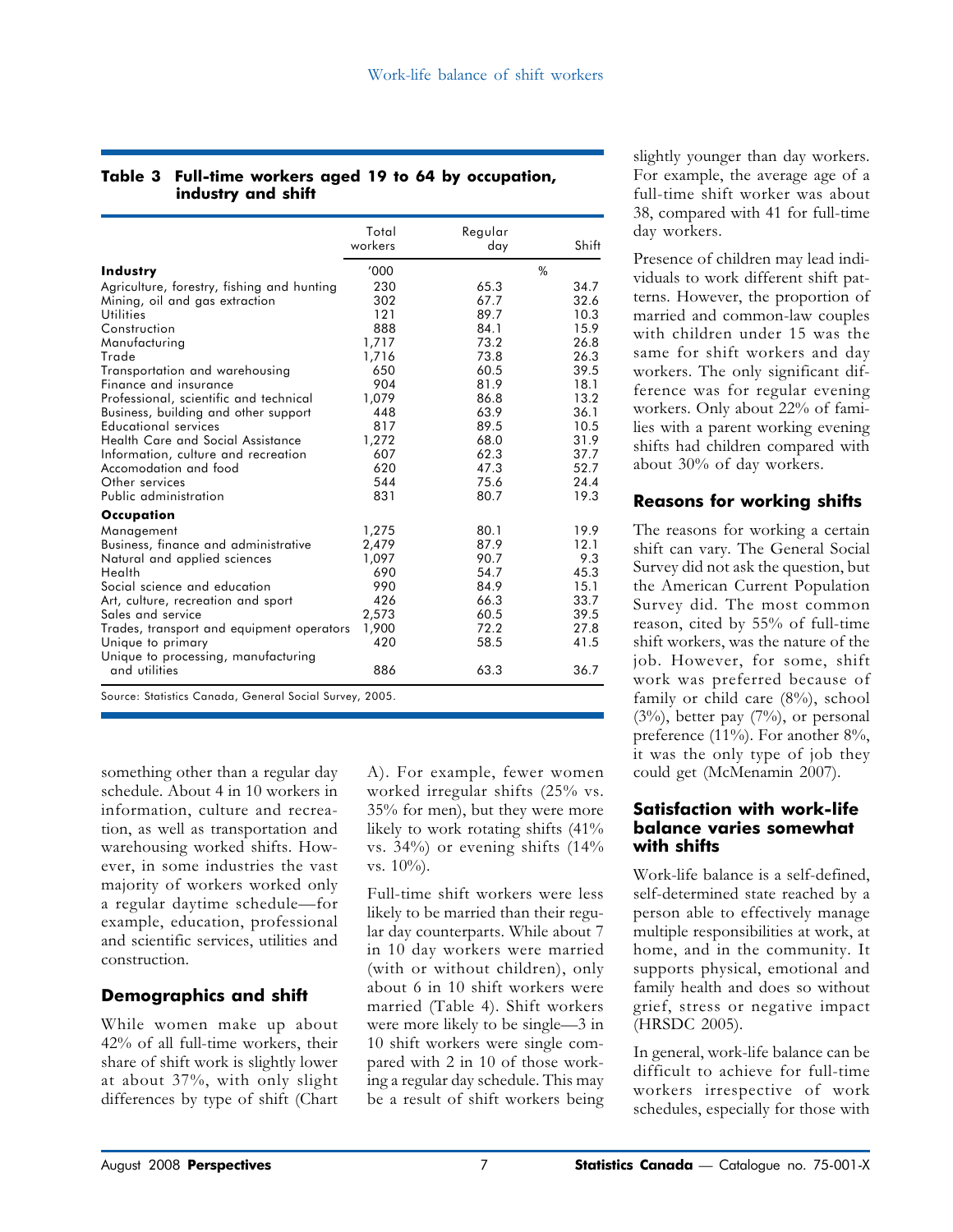

# Chart A Among full-time shift workers, women were more likely than men to work rotating or evening shifts

children. However, when work schedules are regular, or when workers have some control over their shifts, it is much easier to reduce the conflicts relating to family and work (Halpern 2005). Not surprisingly then, satisfaction

with work-life balance varies somewhat by type of shift. Indeed, day workers were the most likely to be satisfied with their work-life balance, followed by regular evening workers—their schedules are regular and they can plan activi-

ties around work. Perhaps surprisingly, since their schedules change throughout a month, almost 73% of rotating shift workers were satisfied with their work-life balance. The least satisfied were those with split or irregular shifts (about 65% were satisfied), on call or casual (62%), or with other shifts (63%)—those workers with the least control of their work schedules (Table 5).

For families with children where both spouses work full time finding balance may be a challenge, which could be exacerbated by shift work. The GSS shows that about 75% of full-time day workers whose spouse also worked full time were satisfied with their worklife balance. When their spouse worked part time or was not in the labour force, about 77% were satisfied. Conversely, full-time shift workers were more likely to be satisfied with their work-life balance when their spouse worked full time (71%) than when their spouse worked part time or was not in the

|                                                    |                |         |                  |                      |                  | Shift             |                      |                  |                   |
|----------------------------------------------------|----------------|---------|------------------|----------------------|------------------|-------------------|----------------------|------------------|-------------------|
|                                                    | Regular<br>day | Total   | Evening          | Night                | Rotating         | Split             | On call<br>or casual | Irregular        | Other             |
| <b>Family type</b>                                 |                |         |                  |                      | %                |                   |                      |                  |                   |
| Married or common-law,<br>no children              | 41.7           | $34.3*$ | 36.1             | $19.3*$              | $33.3*$          | 38.5              | 41.6                 | $36.4*$          | 41.1              |
| Married, with children<br>under 15                 | 29.6           | 27.5    | $22.1*$          | 27.0                 | 26.2             | 21.1 <sup>E</sup> | 32.1 <sup>E</sup>    | 31.0             | 29.8              |
| Separated, widowed, divorced,<br>no children       | 6.0            | 7.1     | 6.3 <sup>E</sup> | $12.0$ <sup>E*</sup> | 5.8              | 10.5              | F.                   | 7.2              | 7.1 <sup>E</sup>  |
| Separated, widowed, divorced,<br>children under 15 | 2.3            | $1.7*$  | F                | F                    | $1.5E*$          | F                 | F                    | 1.8 <sup>E</sup> | F.                |
| Single, no children                                | 19.2           | $28.0*$ | $32.3*$          | $38.0*$              | 31.6             | 22.4 <sup>E</sup> | 17.7 <sup>E</sup>    | $23.0*$          | 18.6 <sup>E</sup> |
| Single, children under 15                          | 1.1            | 1.5     | F                | F                    | 1.8 <sup>E</sup> | F                 | F                    | F                | F                 |

#### Table 4 Family status of shift workers aged 19 to 64

\* significantly different from regular day schedule in the same category

Source: Statistics Canada, General Social Survey, 2005.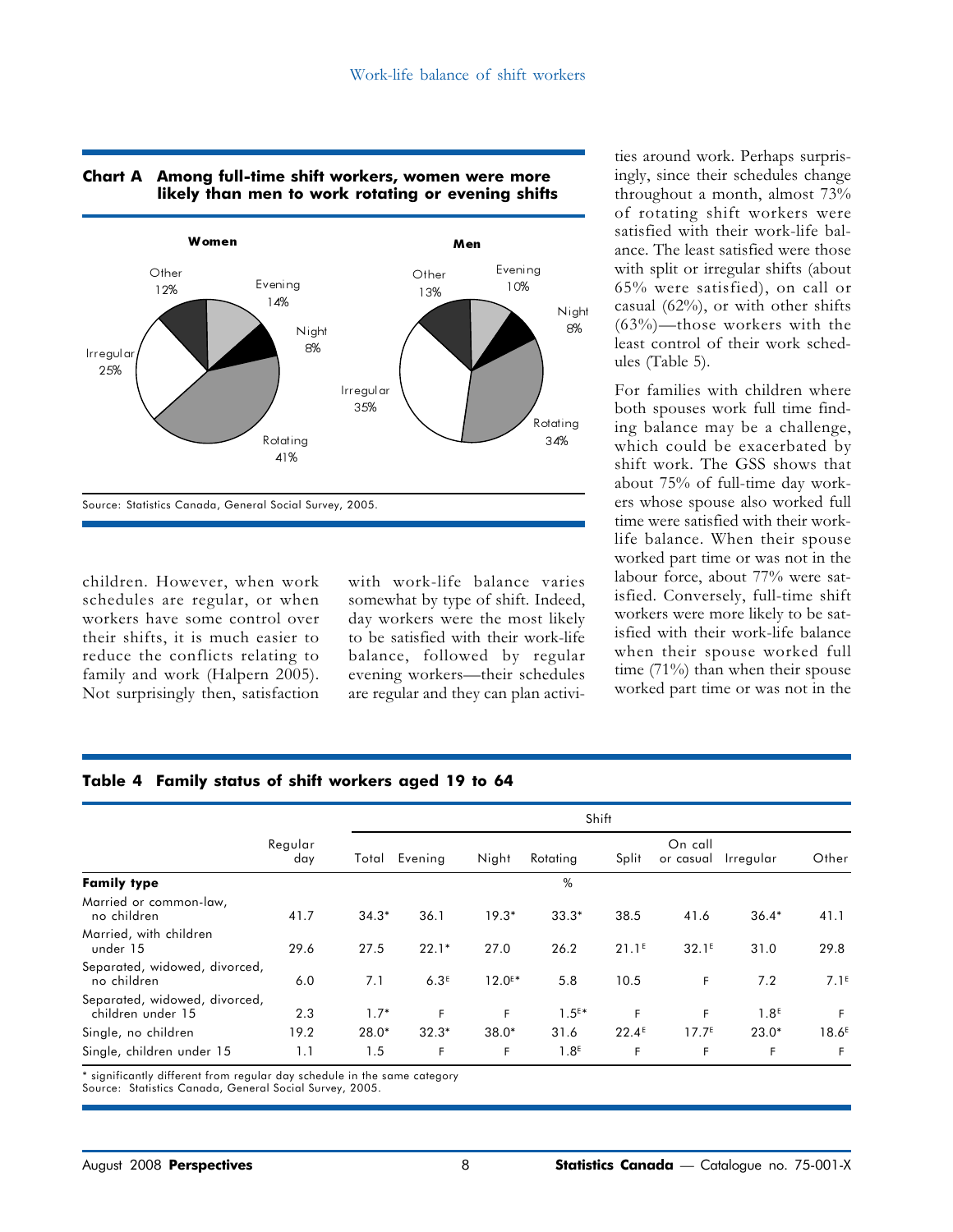|                                                                                                                               |                      | Shift                      |                         |                             |                         |                           |                                      |                               |                      |
|-------------------------------------------------------------------------------------------------------------------------------|----------------------|----------------------------|-------------------------|-----------------------------|-------------------------|---------------------------|--------------------------------------|-------------------------------|----------------------|
|                                                                                                                               | Regular<br>day       | Total                      | Evening                 | Night                       | Rotating                | Split                     | On call<br>or casual                 | Irregular                     | Other                |
| <b>Work-life balance</b><br>Satisfied<br><b>Dissatisfied</b>                                                                  | 75.8<br>22.6         | $69.1*$<br>$28.5*$         | 73.0<br>23.1            | 70.0<br>27.2                | %<br>72.5<br>25.4       | 65.0<br>32.6 <sup>E</sup> | $61.7*$<br>$37.7^{E*}$               | $65.9*$<br>$32.4*$            | $62.7*$<br>$32.8*$   |
| Role overload indicators<br>Cut back on sleep<br>Not accomplishing all in a day<br>Not enough time with family<br>and friends | 53.6<br>47.2<br>50.8 | $61.1*$<br>50.0<br>$55.7*$ | $70.0*$<br>47.9<br>50.9 | 60.4<br>44.2<br>53.0        | $62.9*$<br>49.4<br>54.2 | 61.0<br>53.5<br>56.4      | 60.1<br>49.9<br>$65.8*$              | $58.1*$<br>52.2<br>$58.1*$    | 56.1<br>52.7<br>58.5 |
| Often stressed when trying<br>to accomplish more than<br>can handle<br>No time for fun                                        | 40.7<br>41.1         | 43.4<br>43.3               | 45.3<br>42.0            | 35.8<br>39.1                | 41.4<br>42.9            | 49.8<br>$60.1*$           | 47.3<br>52.4                         | $46.7*$<br>41.5               | 44.5<br>49.6         |
| Role overload<br>Yes (four or more indicators)                                                                                | 27.2                 | $30.9*$                    | 26.1                    | 33.1                        | $31.1*$                 | 35.5                      | 38.6 <sup>E</sup>                    | 30.4                          | 31.8                 |
| Other well-being indicators<br>Workaholic<br>High life stress<br>Flexible work arrangements                                   | 30.3<br>26.6<br>40.3 | $36.1*$<br>26.8<br>$35.0*$ | 36.9<br>21.0<br>$19.5*$ | 27.1<br>25.2<br>$11.9^{E*}$ | 33.2<br>24.1<br>$21.0*$ | 42.2<br>35.6<br>32.8      | 41.4<br>22.0 <sup>E</sup><br>$53.1*$ | $43.1*$<br>$31.3*$<br>$59.9*$ | 26.7<br>30.1<br>43.6 |

#### Table 5 Well-being of full-time shift workers aged 19 to 64

\* significantly different from regular day schedule

Source: Statistics Canada, General Social Survey, 2005.

labour force. Indeed, satisfaction with work-life balance decreased to 57% for full-time shift workers when their spouse worked part time and was 68% when their spouse was not in the labour force (Chart B).

While the proportion of full-time workers unhappy with their work-life balance varied, the main reasons for dissatisfaction were similar. For example, not enough time for family and too much time spent on the job were the top reasons for all full-time workers regardless of their schedule. Other employment-related reasons and not enough time for other activities were also cited.

Role overload—too much to do and not enough time to do it—provides another measure of well-being. For example, often feeling that not enough is accomplished in the day, worrying about not spending enough time with family, constantly feeling under stress, trying to accomplish more than can be handled and cutting back on sleep are all indicators of role overload.

Indeed, cutting back on sleep in order to gain time is one way to try to find time to accomplish more in a day, but if done regularly it can have negative health

#### Chart B Work-life balance more elusive for shift-worker couples

Satisified with work-life balance (%)



\* significantly different from regular day schedule Source: Statistics Canada, General Social Survey, 2005.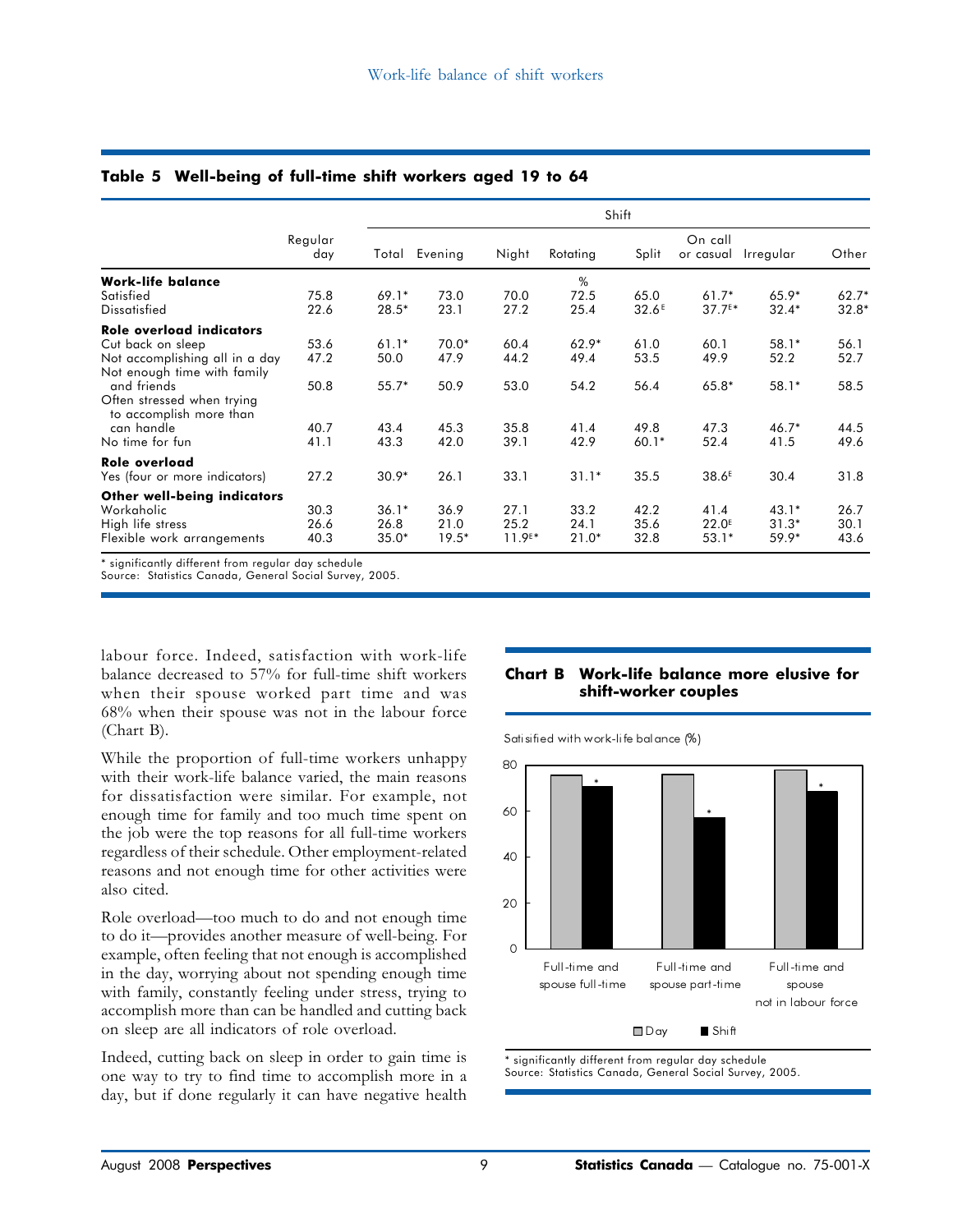#### Shifts over time

Between 1992 and 1998 the proportion of full-time workers who worked something other than a regular daytime schedule increased from 22% to 28%; it then slipped back to 25% in 2005. Over this same 14-year period, women's share among full-time workers increased from 39% to 42%, and their share of full-time shift work increased from 33% to 37%.

Rotating shifts and irregular shifts remained the most common. For example in 1992, one in two shift workers worked a rotating schedule; by 2005 two-thirds of full-time shift workers worked either a rotating or an irregular schedule (irregular shifts were not identified in 1992).

While it is not possible to look at the type of work schedule worked by spouses, it is possible to examine if spouses of full-time workers were in the labour force and whether they worked full or part time. If the spousal work patterns are different for regular day workers and shift workers, this may suggest that families, where at least one parent works something other than a daytime schedule, find ways to juggle their work schedules.

In 1998, about 5.5 million day workers had a spouse in the household. Most full-time day workers' spouses worked full time (60%). In the case of shift workers, just over 2 million full-time shift workers had a spouse—and about 58% of spouses worked full time, 16% worked part time and another 23% were not in the labour force. By 2005, full-time participation in the labour force grew for spouses of shift workers—about 1.9 million shift workers had a spouse in the household—and 64% of these spouses worked full time, 13% part time and 23% were not in the labour force.

The issue of balancing home and work is not new as workers face the struggle to juggle. Indeed, about 28% of all fulltime workers in 1998 were dissatisfied with their work-life balance (not asked in 1992). Not surprisingly, shift workers had slightly higher levels of dissatisfaction than day workers (33% vs. 25%). In 2005 dissatisfaction with work-life balance had decreased slightly to 29% for shift workers and about 23% for full-time day workers, illustrating that although work-life balance has been an issue for some time, it does not appear to be increasing.

implications (Rosa and Colligan 1997). While more than 50% of all full-time workers cut back on sleep when they needed more time, the likelihood differed by work schedule. For example, just over half of all day workers cut back on sleep compared with 70% of evening shift workers and 63% of rotating shift workers. This may be particularly problematic for shift workers since they may already be having difficulty with sleep time.

|                                | 1992                     | 1998                           | 2005                           |
|--------------------------------|--------------------------|--------------------------------|--------------------------------|
|                                |                          | '000                           |                                |
| <b>All workers</b>             | 10,387                   | 11,102                         | 13,139                         |
| Men                            | 6,323                    | 6,695                          | 7,644                          |
| Women                          | 4,064                    | 4,407                          | 5,495                          |
| Regular day<br>Men<br>Women    | 77.9<br>75.6<br>81.3     | %<br>72.3<br>69.6<br>76.5      | 74.4<br>72.4<br>77.2           |
| <b>Shift workers</b>           | 22.2                     | 27.6                           | 25.5                           |
| Men                            | 24.4                     | 30.4                           | 27.5                           |
| Women                          | 18.7                     | 23.5                           | 22.7                           |
| <b>Evening</b>                 | 14.7                     | 10.5                           | 11.5                           |
| Men                            | 13.4                     | 10.1                           | 10.3                           |
| Women                          | 17.2                     | 11.2                           | 13.6                           |
| <b>Night</b>                   | 8.3                      | 7.3                            | 8.1                            |
| Men                            | 8.4                      | 7.4                            | 8.1                            |
| Women                          | 8.1 <sup>E</sup>         | 7.1 <sup>E</sup>               | 8.0                            |
| Rotating                       | 51.7                     | 35.1                           | 36.3                           |
| Men                            | 52.7                     | 32.1                           | 33.7                           |
| Women                          | 49.7                     | 41.2                           | 40.8                           |
| <b>Split</b>                   | 6.6                      | 3.2                            | 3.9                            |
| Men                            | 6.4                      | 3.1                            | 3.6 <sup>E</sup>               |
| Women                          | 6.8 <sup>E</sup>         | 3.4 <sup>E</sup>               | 4.4                            |
| On call/casual<br>Men<br>Women | <br>$\ddot{\phantom{a}}$ | 3.6<br>3.2<br>4.2 <sup>E</sup> | 3.0<br>3.3<br>2.6 <sup>E</sup> |
| Irregular                      | $\ddot{\phantom{a}}$     | 39.9                           | 31.4                           |
| Men                            | $\ddot{\phantom{a}}$     | 43.7                           | 35.1                           |
| Women                          |                          | 32.3                           | 25.2                           |
| Other                          | 18.8                     | F                              | 5.7                            |
| Men                            | 19.0                     | F                              | 5.9                            |
| Women                          | 18.3                     | F                              | 5.5                            |

Several other role overload indicators were significantly different for shift workers. Shift workers were more likely than their day worker counterparts to worry about not spending enough time with family or friends (56% vs. 51%). Those working irregular schedules seemed the most affected by role overload. They were significantly more likely to cut back on sleep, worry about not spending enough time with family and friends, and feel constantly stressed trying to accom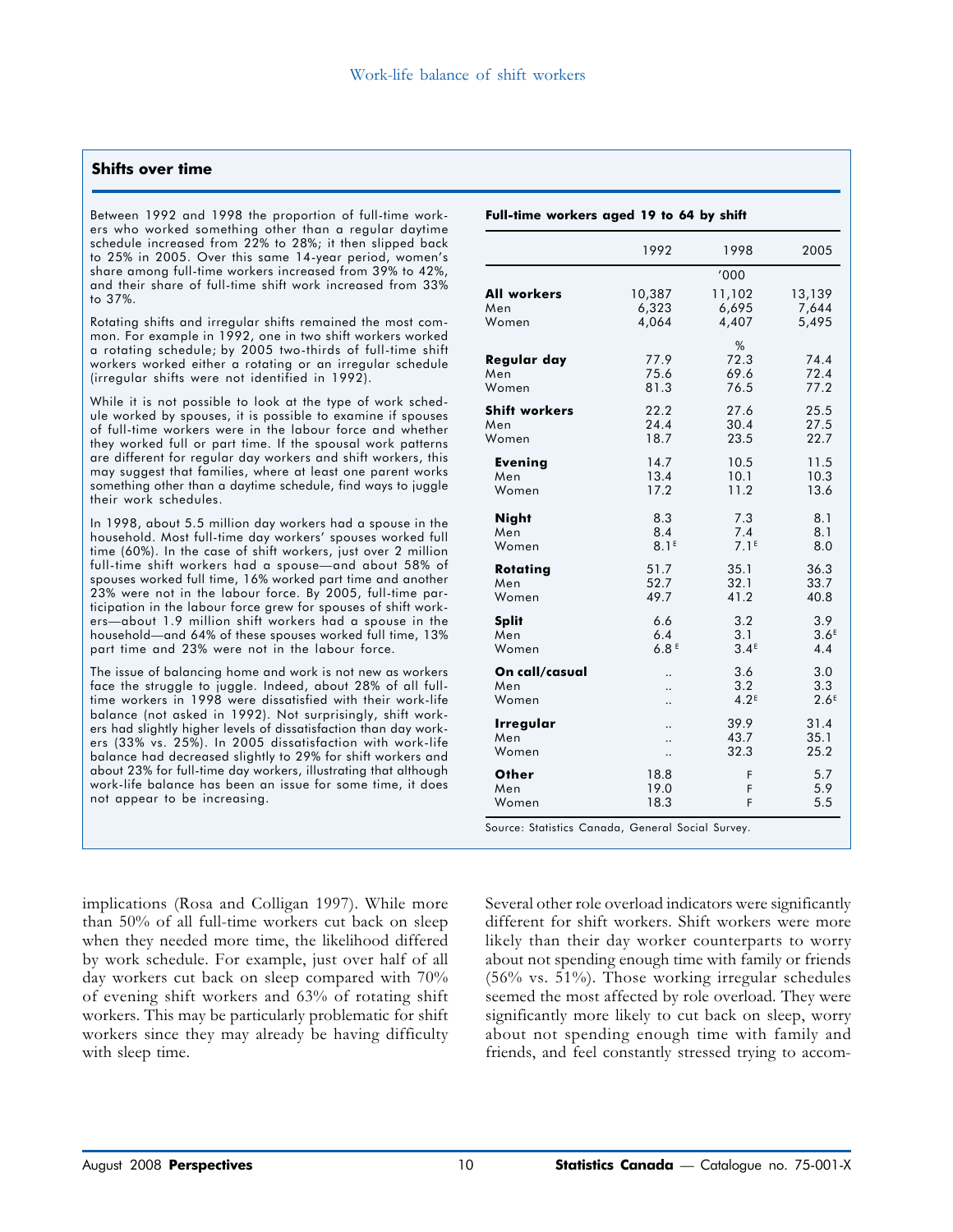plish more than they could handle. While experiencing one or two of the role overload components indicates some level of overload, four or more indicates more serious overload. About 27% of day workers and 31% of shift workers cited four or more indicators.

Work-life balance and role overload measures differed for men and women. While women in general had a higher incidence of work-life imbalance (27% vs. 19%) and role overload (32% vs. 23%), they showed no significant differences by shift type. Conversely, for men, shift workers were more likely to be dissatisfied with their work-life balance (29%) than those working a regular day schedule (19%). Men also differed between day and shift work in the incidence of role overload. While 28% of men working shifts had high role overload, only 23% of their day worker counterparts experienced high levels (Chart C).

General life stress is another measure of role overload, particularly if it results from feeling that there is not enough time in the day to do everything. In general terms, no difference in life stress was seen between regular day workers and shift workers around 27% of both felt most days were quite a bit to extremely stressful. As to what caused this stress, about half cited lack of time as the trigger.

# Flexibility of schedule

Previous research has shown that flexible work schedules lead to greater work-life balance and can offset work stress (Levin-Epstein 2006). The GSS allows for partial examination of work schedule flexibility, asking workers if they have flexible start and end times. While about 4 in 10 day workers had flexible times, some shifts were less likely to offer this flexibility. For example, only about 20% of evening shift workers and less than 12% of night shift workers had flexible work arrangements, but over 50% of those who worked irregular, on-call or casual shifts had flexible schedules.

## Shift work and time spent with family

Previous research has found trade-offs between nonstandard schedules and time spent with a spouse and children. For example, working at night is associated with spending more time with children—suggesting that night schedules are a way for parents to juggle child care (Golla and Vernon 2006). In 2005, night shift workers spent 4.4 hours per day with their children—about 30 minutes per day more than day work-

#### Part-time workers

In general, women were more likely than men to work part time. This holds true regardless of work schedule. For example, about 78% of part-time day workers were women and 69% of part-time shift workers were women.

Working part time may allow workers to achieve work-life balance and be less likely to suffer from role overload, as they may feel they have more time to devote to non-work activities. While full-time shift workers were less likely to be satisfied with their work-life balance than full-time day workers, this was not the case for part-time workers—85% were satisfied with their work-life balance.

Perhaps because of the hours during which they work, parttime shift workers were significantly more likely to cut back on their sleep than day workers. However, working part time seems to smooth out other differences between day and shift workers, as no other significant differences in role overload or other well-being indicators were seen between parttime day and shift workers.

#### Part-time workers aged 19 to 64

|                                                                                                                                                                                                                                                     | Regular<br>day                        | Shift                                              |
|-----------------------------------------------------------------------------------------------------------------------------------------------------------------------------------------------------------------------------------------------------|---------------------------------------|----------------------------------------------------|
| Total                                                                                                                                                                                                                                               | 773,000                               | 721,000                                            |
| Sex<br>Men<br>Women                                                                                                                                                                                                                                 | 22.4<br>77.6                          | $\%$<br>$30.7*$<br>$69.3*$                         |
| <b>Family type</b><br>Married or common-law,<br>no children<br>Married, children under 15<br>Separated, widowed, divorced,<br>no children<br>Separated, widowed, divorced,<br>children under 15<br>Single, no children<br>Single, children under 15 | 37.3<br>31.2<br>8.9<br>F<br>17.6<br>F | 31.9<br>32.4<br>5.0 <sup>E</sup><br>F<br>27.7<br>F |
| <b>Work-life balance</b><br>Satisfied<br>Dissatisfied                                                                                                                                                                                               | 88.0<br>10.4                          | 84.5<br>13.7                                       |
| Role overload indicators<br>Cut back on sleep<br>Not accomplishing all in a day<br>Not enough time with family<br>and friends<br>Often stressed when trying<br>to accomplish more than<br>can handle<br>No time for fun                             | 41.2<br>47.7<br>41.7<br>32.7<br>28.8  | $54.0*$<br>49.0<br>41.7<br>36.5<br>31.5            |
| Role overload<br>Yes (four or more indicators)                                                                                                                                                                                                      | 18.9                                  | 22.8                                               |
| <b>Other well-being indicators</b><br>Workaholic<br>High life stress<br>Flexible work arrangements<br>$\cdots$<br>1.001<br>r.                                                                                                                       | 15.7<br>17.4<br>46.9<br>$\mathbf{L}$  | 16.3<br>15.8<br>51.8                               |

significant difference from part-time day workers Source: Statistics Canada, General Social Survey, 2005.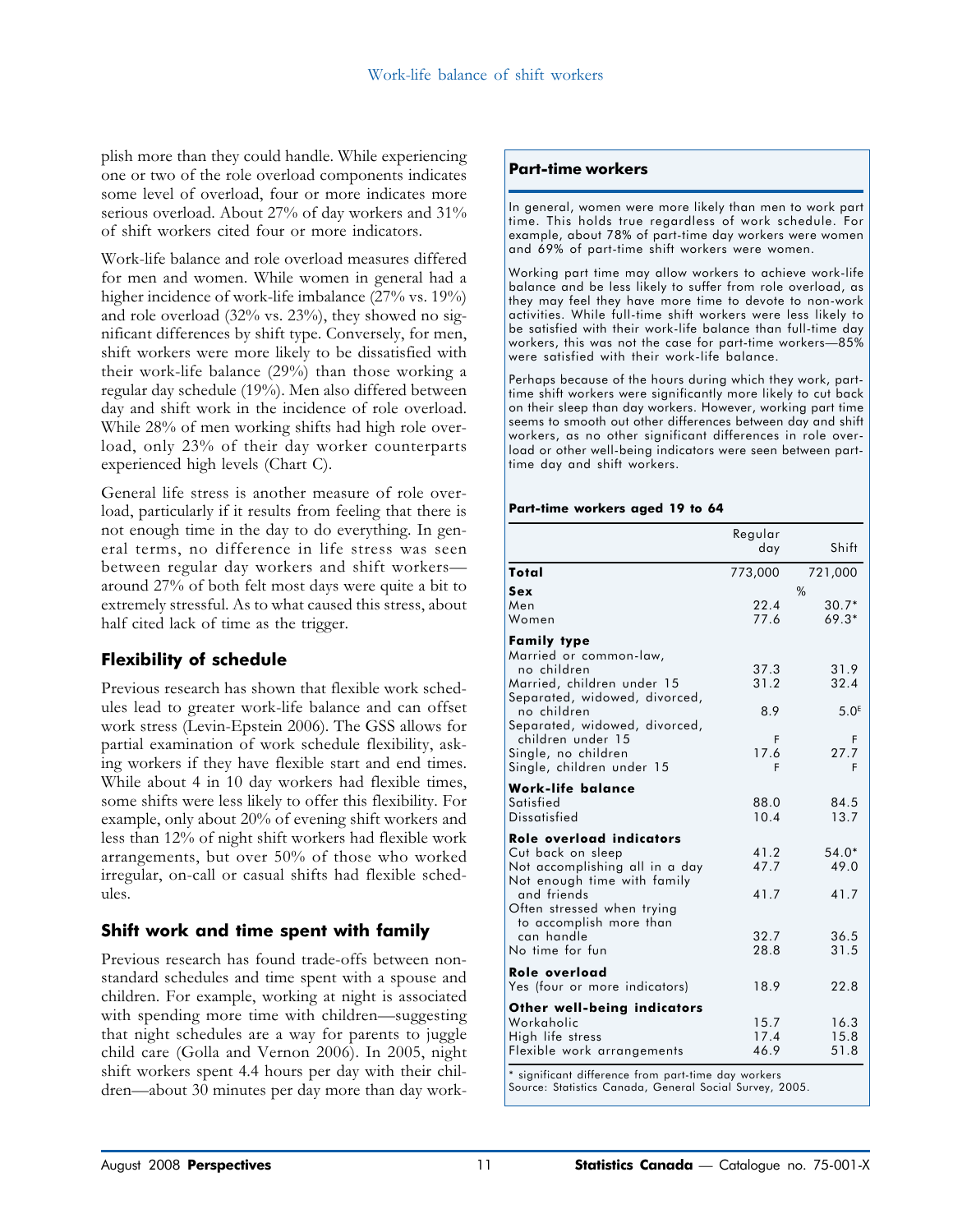

#### Chart C Regardless of schedule, women more likely to have work-life imbalance or role overload

\* significantly different from regular day schedule

( \*) significantly different from opposite sex

Source: Statistics Canada, General Social Survey, 2005.

ers—and they spent 3.3 hours with their spouse—just over 1 hour less than day workers (Table 6). While working in the evening has been associated with less time spent with spouses and children (Golla and Vernon 2006), the GSS found only partial support for this. For example, evening shift workers spent an average of 4.2 hours per day with their children—about 18 minutes more than day workers—but they spent less time with their spouse than day workers (about 1 hour less).

Average time spent on unpaid work was relatively constant at about 96 minutes per day, with a few exceptions—night workers did slightly less at about 83 minutes and those working irregular shifts, about 92 minutes. Finally, as in previous studies, some shift workers spent less time sleeping or had more difficulty sleeping than their day counterparts (Williams 2001, Rosa and Colligan 1997, Åkerstedt 2003). For example, daytime workers averaged just over 8 hours of sleep, while regular night shift workers had about 45 minutes less.

#### Multivariate analysis

Logistic regression models were used to examine the relationship between satisfaction with work-life balance and role overload and several job characteristics, including shift work, and various demographic variables. Separate models were developed for women and men since factors contributing to their well-being have been shown to be different (MacDonald, Phipps and Lethbridge 2005).

Working shift was associated with a lower likelihood of avoiding role overload. That is, shift workers, both men and women, were about 15% less likely than day workers to have no role overload. Shifts were also a factor in the satisfaction with work-life balance model for men. Male shift workers were about 25% less likely than day workers to be satisfied with their work-life balance. However, shift work was not a significant predictor in the work-life balance model for women.

#### Table 6 Time spent on activities by full-time shift workers aged 19 to 64

|                      | Paid<br>work | Unpaid<br>work | Sleep | Time with<br>children <sup>1</sup> | Time with<br>spouse $2$ | Time with<br>household<br>members <sup>3</sup> |
|----------------------|--------------|----------------|-------|------------------------------------|-------------------------|------------------------------------------------|
|                      |              |                |       | hours                              |                         |                                                |
| Day                  | 6.8          | 1.6            | 8.1   | 3.9                                | 4.4                     | 4.6                                            |
| Evening              | 6.4          | 1.8            | 8.1   | 4.2                                | 3.4                     | 3.8                                            |
| Night                | 7.1          | 1.4            | 7.4   | 4.4                                | 3.3                     | 3.3                                            |
| Rotating             | 6.8          | 1.7            | 7.9   | 3.9                                | 4.1                     | 3.9                                            |
| Split                | 6.5          | 1.6            | 8.0   | 3.5                                | 4.1                     | 4.1                                            |
| On call<br>or casual | 7.0          | 1.9            | 7.7   | 3.3                                | 3.2                     | 3.2                                            |
| Irregular            | 7.2          | 1.5            | 7.9   | 3.1                                | 4.2                     | 4.5                                            |
| Other                | 7.4          | 1.9            | 7.5   | 3.7                                | 5.0                     | 4.8                                            |

1. For those with children under 15.

2. For those with a spouse or partner.

3. For those not in a single-person household (includes time spent with children 15 and over living at home).

Source: Statistics Canada, General Social Survey, 2005.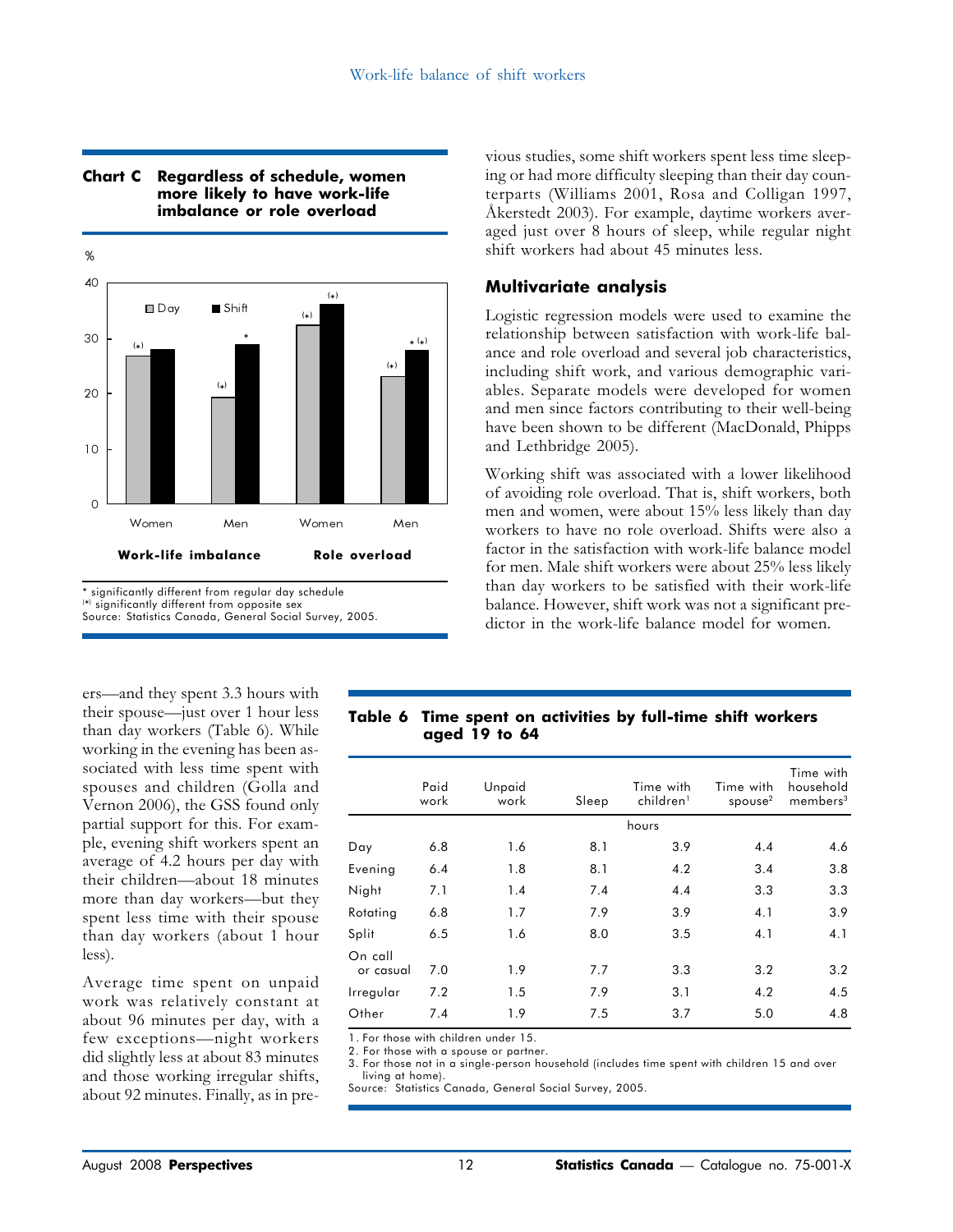Other factors were associated with satisfaction with work-life balance and role overload for both women and men. Indeed, those satisfied with their job had significantly higher odds of feeling satisfied with their work-life balance or not being overloaded (Table 7). For example, women very satisfied with their job had 5.7 times the odds of being satisfied with their worklife balance and 2.4 times the odds of not suffering from role overload. This supports research showing that a positive work environment and high levels of job satisfaction can help individuals feel less stressed and help them attain better balance (HRSDC 2008). Additionally, individuals with high levels of life stress had significantly lower odds of being satisfied with their work-life balance or being able to achieve role balance. For example, women working full time and having high levels of life stress had a 68% lower chance of being satisfied with their work-life balance (58% for men), and both women and men had a 76% lower likelihood of avoiding role overload.

Time spent on the job also affects work-life balance. For example, working 46 hours or more per week was associated with lower odds of being satisfied with the balance between work and home for both sexes. Long work hours were also associated with role overload. Indeed, for both men and women working long hours was associated with a lower likelihood of avoiding role overload. For example, women working 56 or more hours per week had a 72% lower likelihood of being satisfied with their work-life balance and a 56% lower likelihood of avoiding role overload (78% and 49% respectively for men). Additionally, those seeing themselves as workaholics also had lower odds of having struck a satisfactory work-life balance or avoiding role overload. This may be because workaholics perceive and allocate their time differently than other workers while at the same time feeling they are under pressure to accomplish more than is possible in a day (Keown 2007).

Flexibility of schedule was also important in avoiding role overload for both men and women. Those with flexible work schedules were 1.3 times more likely to avoid role overload. For women, having a flexible schedule was also associated with finding satisfaction with work-life balance. This may be because a flexible work schedule allows for appointments, children's school events, unforeseen child or elder care issues, or other events that may arise.

Satisfaction with work-life balance and being able to avoid role overload are also related to demographic characteristics. Even after accounting for other confounding factors, age seems to play a role for both measures. For example, individuals between 35 and 54 had lower odds than those between 55 and 64 of being satisfied with their work-life balance or having avoided role overload. This may be because younger individuals are in their prime working years and more concerned with developing careers, while older individuals are more established both at home (older children) and at work.

The well-being models were similar for men and women, except for two striking differences. For women, family type was a significant predictor of both work-life balance and role overload; for men, this was not the case. For women, having a spouse and children or being a lone parent was associated with lower odds of being satisfied with work-life balance or avoiding role overload; for men, family type was significant only in the role overload model. These differences may reflect women's continuing role as primary caregivers of children and managers of households.

The other differences between men and women were in the industry and occupation variables. While industry had no effect for women on either measure, this was not the case for men. For men, manufacturing, trade, and transportation and warehousing were associated with a lower likelihood of being satisfied with their work-life balance; manufacturing, and education and health, were associated with being less likely to avoid role overload.

Some occupations—social sciences, sales and culture; and trades and those unique to primary industries or manufacturing—seemed to offer some protection to both men and women with respect to role overload compared with managerial, business, finance or scientific jobs.

For those with high incomes, the purchase of time, through restaurant meals, cleaning services or other services may be one way to reduce the time burden and thereby find balance or reduce overload. While income did not have a significant impact for women on the likelihood of being satisfied with work-life balance, lower incomes were associated with a lower likelihood of being able to avoid role overload for both men and women.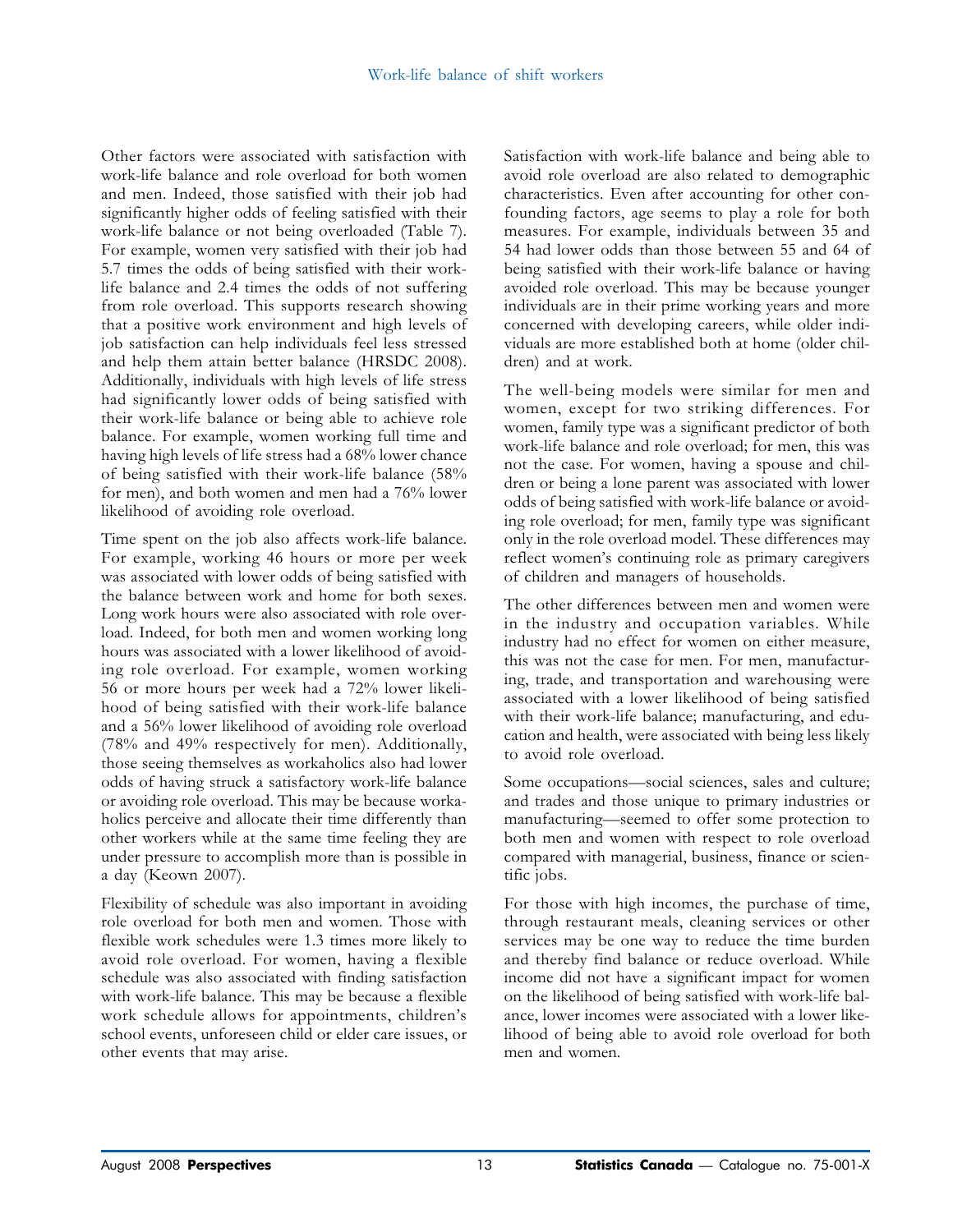#### Summary

In 2005, over 3 million full-time workers worked something other than a regular daytime schedule, with two-thirds of them working a rotating or irregular shift. Just as women's share of full-time work has increased in the labour market in general, so too has their share of full-time shift work. In 2005, about 37% of full-time shift workers were women, up from about 33% in 1992.

Some occupations are more commonly associated with shift work. Almost half of workers in healthrelated occupations and two-thirds of those in protective services worked shifts. Not surprisingly, those in sales and service-related occupations were also more likely to work shifts.

Time-use patterns are slightly different among shift workers. Virtually all shift workers spent less time with their spouse than those who worked a regular day schedule. But certain types of shifts had little in common with daytime work in terms of time spent on activities. For example, night shift workers spent the least time on unpaid work or sleeping but spent more time with their children than other shift workers.

Work-life balance and role overload are measures of well-being. In 2005, shift workers were significantly more likely to be dissatisfied with their work-life balance than regular day workers. They were also more likely to suffer from role overload. Indeed, those working on call or other shifts had significantly higher levels of dissatisfaction with work-life balance than day workers (23%). Interestingly, all shift workers were more likely to cut back on sleep when they

#### Table 7 Multivariate models of work-life balance and role overload

|                                                                                                                                                                                                                                                                                    | Satisfied with work-<br>life balance                                         |                                                                                     | No role<br>overload                                                          |                                                                                    |
|------------------------------------------------------------------------------------------------------------------------------------------------------------------------------------------------------------------------------------------------------------------------------------|------------------------------------------------------------------------------|-------------------------------------------------------------------------------------|------------------------------------------------------------------------------|------------------------------------------------------------------------------------|
|                                                                                                                                                                                                                                                                                    | Women                                                                        | Men                                                                                 | Women                                                                        | Men                                                                                |
| Work schedule<br>Regular day (ref*)<br>Shift work                                                                                                                                                                                                                                  | 1.00<br>n.s.                                                                 | 1.00<br>$0.75*$                                                                     | odds ratio<br>1.00<br>$0.82*$                                                | 1.00<br>$0.89*$                                                                    |
| Age<br>19 to 34<br>$35$ to $54$<br>55 to 64 (ref*)                                                                                                                                                                                                                                 | n.s.<br>$0.72*$<br>1.00                                                      | $0.55*$<br>$0.65*$<br>1.00                                                          | $0.68*$<br>$0.76*$<br>1.00                                                   | $0.61*$<br>$0.66*$<br>1.00                                                         |
| <b>Family type</b><br>Couple, no children (ref*)<br>Couple, children<br>Lone parent<br>Other family                                                                                                                                                                                | 1.00<br>$0.67*$<br>$0.64*$<br>$0.79*$                                        | 1.00<br>n.s.<br>n.s.<br>n.s.                                                        | 1.00<br>$0.72*$<br>$0.61*$<br>$1.47*$                                        | 1.00<br>$0.80*$<br>$0.56*$<br>$1.28*$                                              |
| <b>Education</b><br>University degree or above (ref*)<br>College diploma or certificate<br>Some postsecondary<br>High school or less                                                                                                                                               | 1.00<br>n.s.<br>n.s.<br>$1.72*$                                              | 1.00<br>n.s.<br>n.s.<br>$1.44*$                                                     | 1.00<br>n.s.<br>n.s.<br>n.s.                                                 | 1.00<br>$0.85*$<br>n.s.<br>n.s.                                                    |
| Industry<br>Primary and utility<br>Construction<br>Manufacturing<br>Trade<br>Transportation and warehousing<br>Financial, professional, business (ref*)<br>Education and health<br>Accommodation and food services<br>Public administration<br>Information, culture and recreation | n.s.<br>n.s.<br>n.s.<br>n.s.<br>n.s.<br>1.00<br>n.s.<br>n.s.<br>n.s.<br>n.s. | n.s.<br>n.s.<br>0.74*<br>$0.69*$<br>$0.66*$<br>1.00<br>n.s.<br>n.s.<br>n.s.<br>n.s. | n.s.<br>n.s.<br>n.s.<br>n.s.<br>n.s.<br>1.00<br>n.s.<br>n.s.<br>n.s.<br>n.s. | n.s.<br>n.s.<br>$0.81*$<br>n.s.<br>n.s.<br>1.00<br>$0.73*$<br>n.s.<br>n.s.<br>n.s. |
| Occupation<br>Managers, business, finance, sciences (ref*)<br>Health<br>Social sciences, sales, culture<br>Trades, primary, processing, manufacturing                                                                                                                              | 1.00<br>n.s.<br>n.s.<br>n.s.                                                 | 1.00<br>n.s.<br>n.s.<br>$1.40*$                                                     | 1.00<br>n.s.<br>$1.25*$<br>$1.50*$                                           | 1.00<br>n.s.<br>$1.30*$<br>$1.47*$                                                 |
| Usual Weekly hours<br>Less than 39 (ref*)<br>39 to 45<br>46 to 55<br>56 or more                                                                                                                                                                                                    | 1.00<br>$0.83*$<br>$0.52*$<br>$0.28*$                                        | 1.00<br>n.s.<br>$0.45*$<br>$0.22*$                                                  | 1.00<br>$0.76*$<br>$0.66*$<br>$0.44*$                                        | 1.00<br>$0.87*$<br>$0.64*$<br>$0.51*$                                              |
| Flexible start and end time<br>Yes<br>No (ref*)                                                                                                                                                                                                                                    | $1.30*$<br>1.00                                                              | n.s.<br>1.00                                                                        | $1.30*$<br>1.00                                                              | $1.30*$<br>1.00                                                                    |
| Job satisfaction<br>Unsatisfied with job (ref*)<br>Relatively satisfied<br>Very satisfied                                                                                                                                                                                          | 1.00<br>$2.34*$<br>$5.65*$                                                   | 1.00<br>$2.20*$<br>$6.90*$                                                          | 1.00<br>$1.49*$<br>$2.37*$                                                   | 1.00<br>$1.38*$<br>$2.47*$                                                         |
| Level of stress<br>No stress (ref*)<br>Mid level of stress<br>High stress                                                                                                                                                                                                          | 1.00<br>$0.73*$<br>$0.32*$                                                   | 1.00<br>$0.73*$<br>$0.42*$                                                          | 1.00<br>$0.57*$<br>$0.24*$                                                   | 1.00<br>$0.54*$<br>$0.24*$                                                         |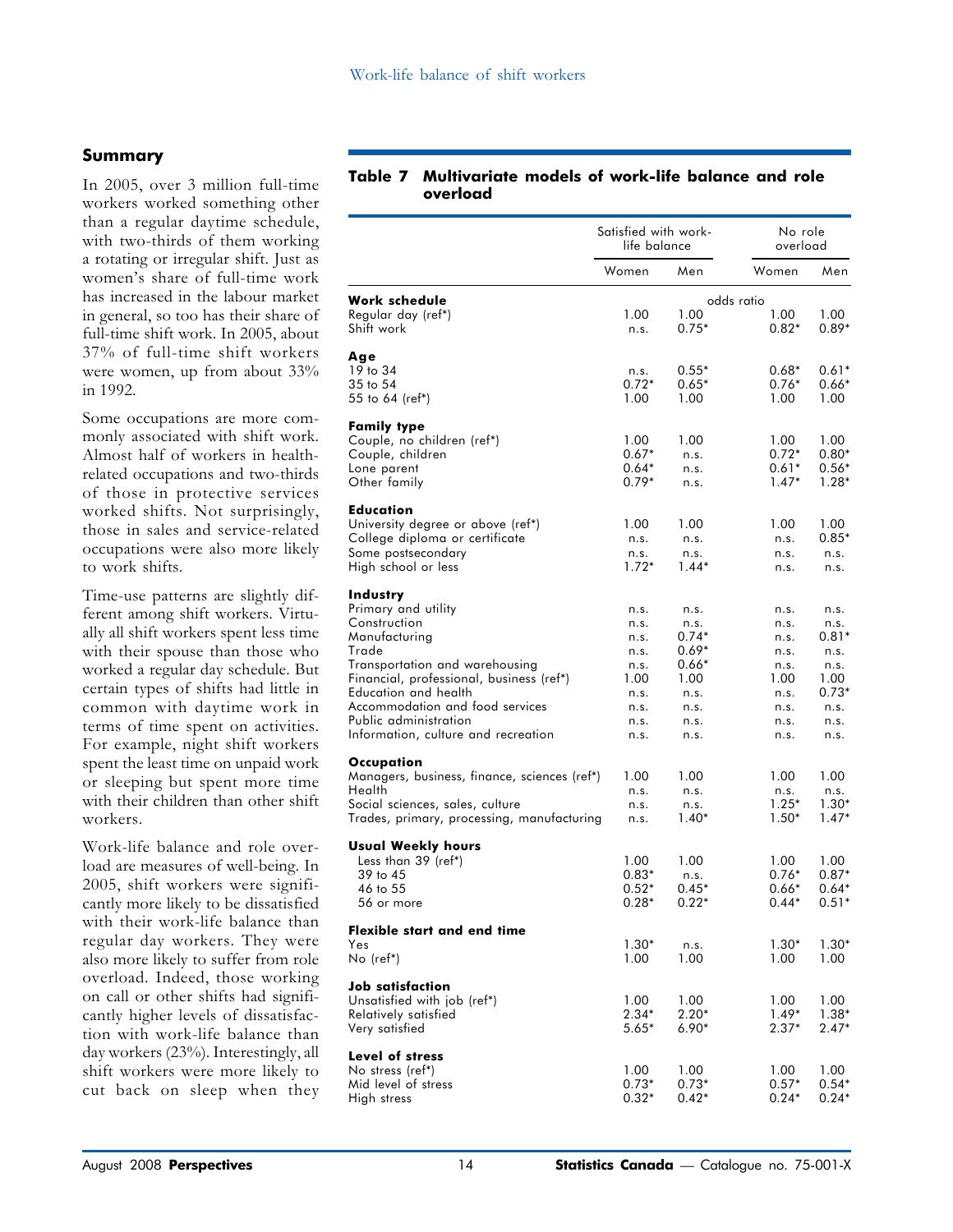#### Table 7 Multivariate models of work-life balance and role overload (concluded)

|                           |         | Satisfied with work-<br>life balance |            | No role<br>overload |
|---------------------------|---------|--------------------------------------|------------|---------------------|
|                           | Women   | Men                                  | Women      | Men                 |
| Workaholic                |         |                                      | odds ratio |                     |
| Yes                       | $0.57*$ | $0.61*$                              | $0.38*$    | $0.42*$             |
| $No$ (ref*)               | 1.00    | 1.00                                 | 1.00       | 1.00                |
| Elder care                |         |                                      |            |                     |
| Yes                       | n.s.    | n.s.                                 | n.s.       | n.s.                |
| $No$ (ref*)               | 1.00    | 1.00                                 | 1.00       | 1.00                |
| Income                    |         |                                      |            |                     |
| Under \$10,000            | n.s.    | n.s.                                 | n.s.       | n.s.                |
| \$10,000 to \$29,999      | n.s.    | n.s.                                 | $0.63*$    | $0.65*$             |
| \$30,000 to \$49,999      | n.s.    | $1.40*$                              | $0.77*$    | $0.73*$             |
| \$50,000 to \$79,999      | n.s.    | n.s.                                 | n.s.       | $0.85*$             |
| \$80,000 to \$99,999      | n.s.    | n.s.                                 | n.s.       | n.s.                |
| \$100,000 and over (ref*) | 1.00    | 1.00                                 | 1.00       | 1.00                |

\* significantly different from the reference group (ref\*) at 0.05 level or better

n.s. not significant Source: Statistics Canada, General Social Survey, 2005.

needed more time and were more likely to worry about not spending enough time with family.

Logistic regression models compared the factors associated with work-life balance and role overload for men and women working full time. For men, working shift was associated with lower odds of being satisfied with their work-life balance, and shift work was a significant predictor of role overload for both women and men, indicating that because of the times they work, shift workers are more likely to feel they have too much to do and not enough time.

For women, family type was a significant factor in both satisfaction with work-life balance and avoidance of role overload. Conversely for men, industry was a factor, but family type had little bearing. However, certain factors were significant for both men and women. Indeed, regardless of work schedule or

family type, being satisfied with one's job was associated with higher odds of being satisfied with work-life balance and being able to avoid role overload. Conversely, high general life stress, working 46 hours or more per week, or being a workaholic all lowered the odds of being satisfied with work-life balance and avoiding role overload. This, in short, suggests that satisfaction with work-life balance and role overload are related not only to workers' schedules but also to a complex interaction of hours worked, self-perception and general feelings of well-being.

#### **Perspectives**

### **References**

Åkerstedt, Torbjörn. 2003. "Shift work and disturbed sleep/wakefulness." Occupational Medicine. Vol. 53, no. 2. p. 89-94.

http://occmed.oxfordjournals.org/ cgi/reprint/53/2/89 (accessed July 18, 2008).

Costa, Giovanni. 2003. "Shift work and occupational medicine: an overview." Occupational Medicine. Vol. 53, no. 2. p. 83-88.

http://occmed.oxfordjournals.org/ cgi/reprint/53/2/83 (accessed July 18, 2008).

Golla, Anne Marie and Victoria Vernon. 2006. Late for Dinner Again: Do Work Schedules and Home Schedules Clash? Washington, D.C. 54 p. http://www.sfi.dk/graphics/SFI/ Pdf/IATUR2006/golla%20- %20paper.pdf (accessed July 18, 2008).

Halpern, Diane F. 2005. "How timeflexible work policies can reduce stress, improve health, and save money." Stress and Health. Vol. 21, issue 3. August. p. 157-168.

Human Resources and Social Development Canada. 2008. Control Over Time and Work-Life Balance: An Empirical Analysis.

http://www.hrsdc.gc.ca/en/labour/ employment\_standards/fls/research/research15/page09.shtml (accessed July 23, 2008).

Human Resources and Social Development Canada. 2005. Work/Life Balance and New Workplace Challenges – Frequently Asked Questions For Individuals.

http://www.hrsdc.gc.ca/en/lp/ spila/wlb/faq/01individuals.shtml (accessed July 22, 2008).

Keown, Leslie-Anne. 2007. "Time escapes me: Workaholics and time perception." Canadian Social Trends. No. 83. Summer. Statistics Canada Catalogue no. 11-008. p. 28-32. http://www.statcan.ca/english/ freepub/11-008-XIE/2007001/pdf/ 11-008-XIE20070019629.pdf (accessed July 18, 2008).

Levin-Epstein, Jodie. 2006. Getting Punched: The Job and Family Clock. Center for Law and Social Policy. Washington, D.C. 26 p. http://www.clasp.org/publications/ getting\_punched\_fullnotes.pdf (accessed July 18, 2008).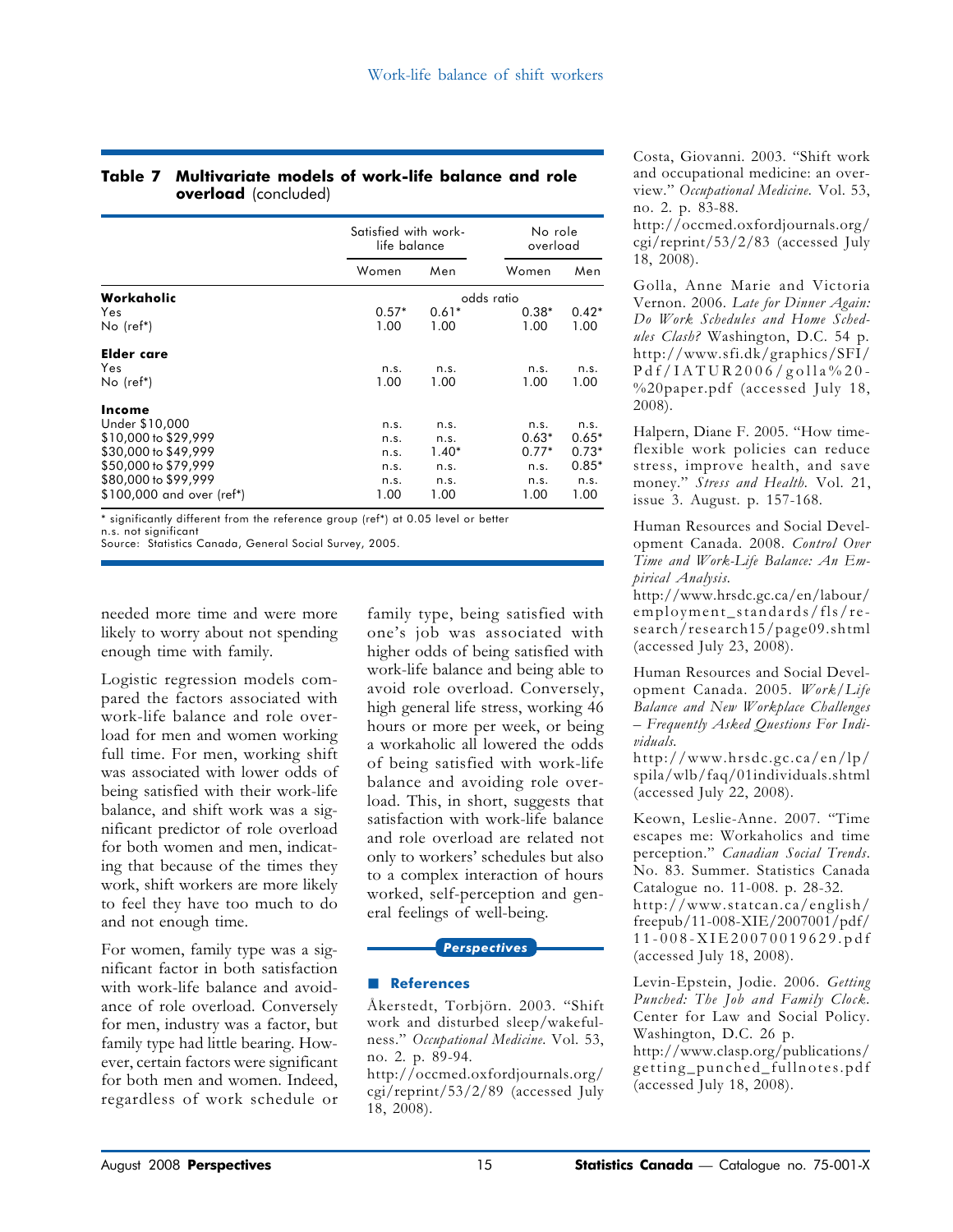MacDonald, Martha, Shelley Phipps and Lynn Lethbridge. 2005. "Taking its Toll: The Influence of Paid and Unpaid Work on Women's Well-Being." Feminist Economics. Vol. 11, issue 1. March. p. 63-94.

Marshall, Katherine. 1998. "Couples working shift." Perspectives on Labour and Income. Vol. 10, no. 3. Autumn. Statistics Canada Catalogue no. 75-001-XPE. p. 9-14.

http://www.statcan.ca/english/studies/75-001/archive/ e-pdf/e-9831.pdf (accessed July 18, 2008).

McMenamin, Terence M. 2007. "A time to work: recent trends in shift work and flexible schedules." Monthly Labor Review. December. p. 3-15.

http://www.bls.gov/opub/mlr/2007/12/art1full.pdf (accessed July 18, 2008).

Rosa, Roger R. and Michael J. Colligan. 1997. Plain Language about Shiftwork. U.S. Department of Health and Human Services. Centers for Disease Control and Prevention. National Institute for Occupational Safety and Health. DHHS (NIOSH) Publication No. 97-145. p. 39. http://www.cdc.gov/Niosh/pdfs/97-145.pdf (accessed July 22, 2008).

Shields, Margot. 2002. "Shift work and health." Health Reports. Vol. 13, no. 4. July. Statistics Canada Catalogue no. 82-003. p. 11-33.

http://www.statcan.ca/english/studies/82-003/archive/ 2002/13-4-a.pdf (accessed July 18, 2008).

Williams, Cara. 2001. "You snooze, you lose? – Sleep patterns in Canada." Canadian Social Trends. No. 60. Spring. Statistics Canada Catalogue no. 11-008. p. 10-14. http://www.statcan.ca/english/freepub/11-008-XIE/ 2000004/articles/5558.pdf (accessed July 18, 2008).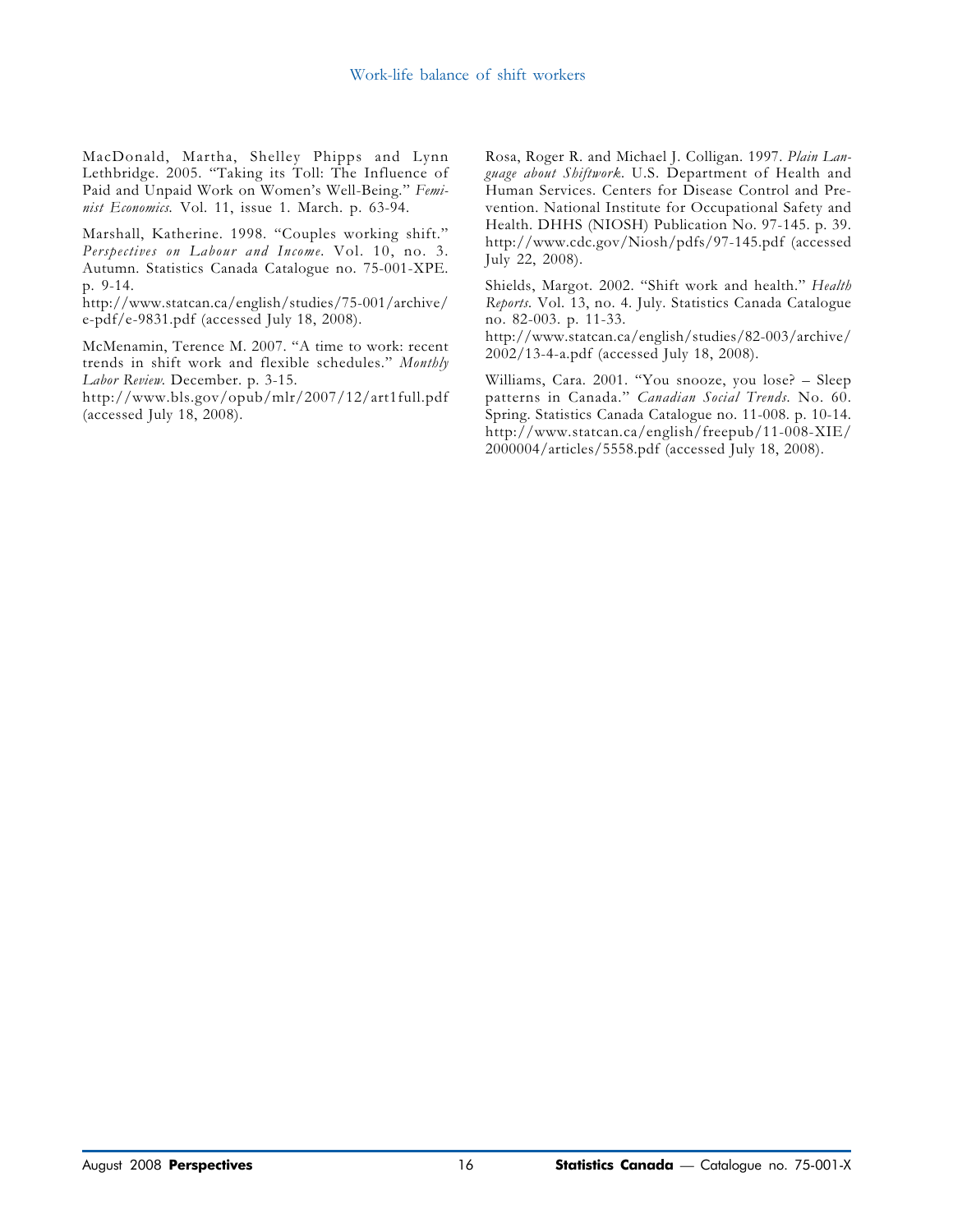<span id="page-16-0"></span>

#### Unionization rates in first half of 2007 and 2008

Average paid employment (employees) during the first half of 2008 was 14.4 million, an increase of 317,000 over the same period a year earlier (Table 1). On the other hand, union membership increased by only 53,000 to 4.2 million. With union membership growing less rapidly than employment, the unionization rate declined slightly from 29.7% to 29.4%.

Unionization rates remained unchanged for women and declined slightly for men. At 30.0%, the women's rate in 2008 continued to exceed the rate for men  $(28.7\%)$ .

Unionization declined slightly in both the public and private sectors, to 71.0% and 16.3% respectively.

Five provinces recorded increases: Newfoundland and Labrador, Prince Edward Island, New Brunswick, Saskatchewan and Alberta. The five remaining provinces saw decreases (Chart A).

Unionization rates fell from 31.2% to 30.9% for fulltime workers and from 22.9% to 22.7% for part-time workers.

#### Chart A Newfoundland and Labrador, the most unionized province; Alberta, the least



Source: Statistics Canada, Labour Force Survey, January-to-June averages.



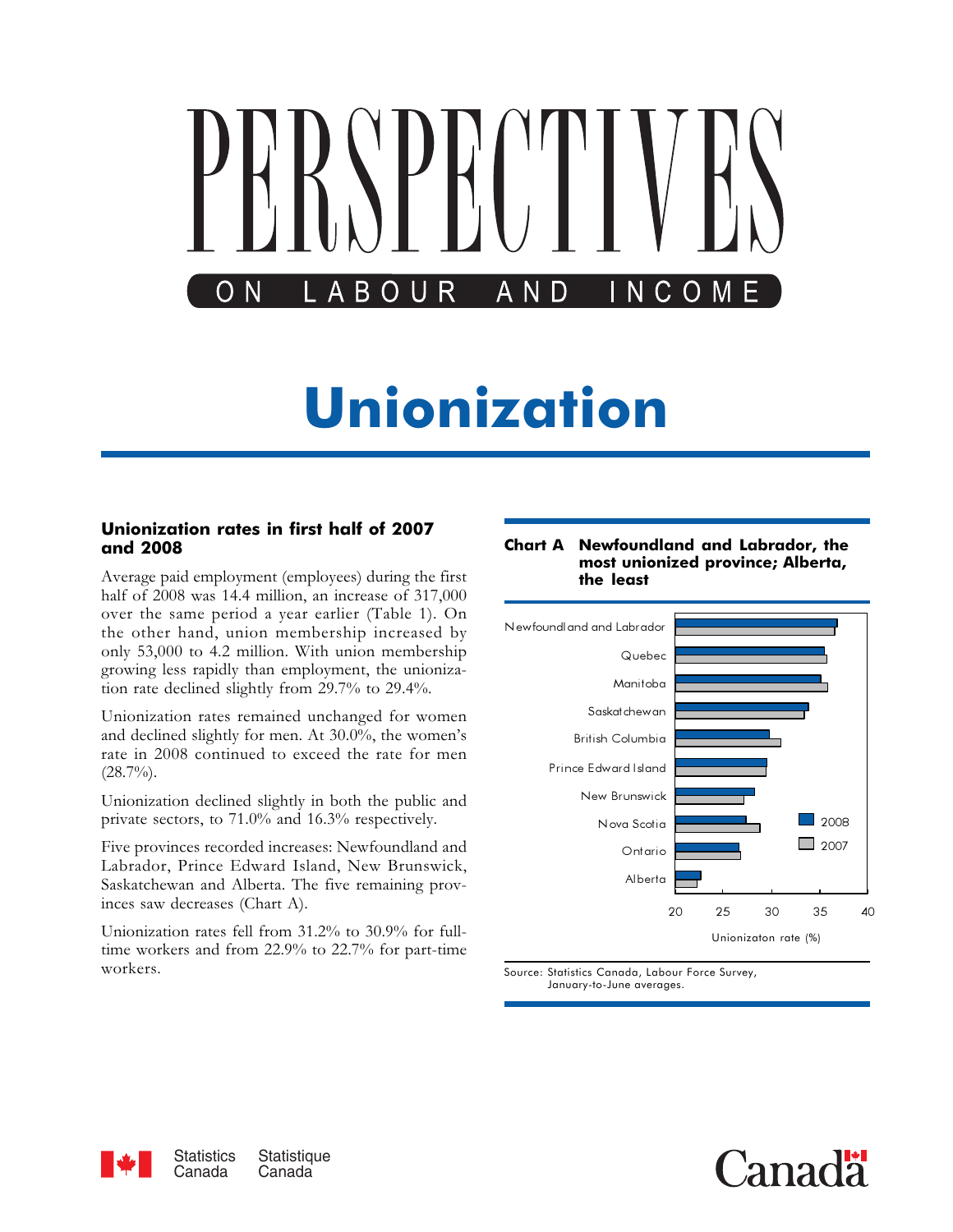The unionization rate for permanent employees declined to 29.7%, but increased to 26.8% for those in non-permanent jobs. The rate fell in workplaces with fewer than 20 employees, and in those with 100 to 500. On the other hand, it increased in those with more than 500 employees and those with 20 to 99 employees.

Unionization rose in 5 of the 16 major industry groups: mining, oil and gas; public support services; business, building and other services; educational services; and public administration. It remained stable for agriculture, while all other industry groups registered declines (Chart B).





Source: Statistics Canada, Labour Force Survey, January-to-June averages.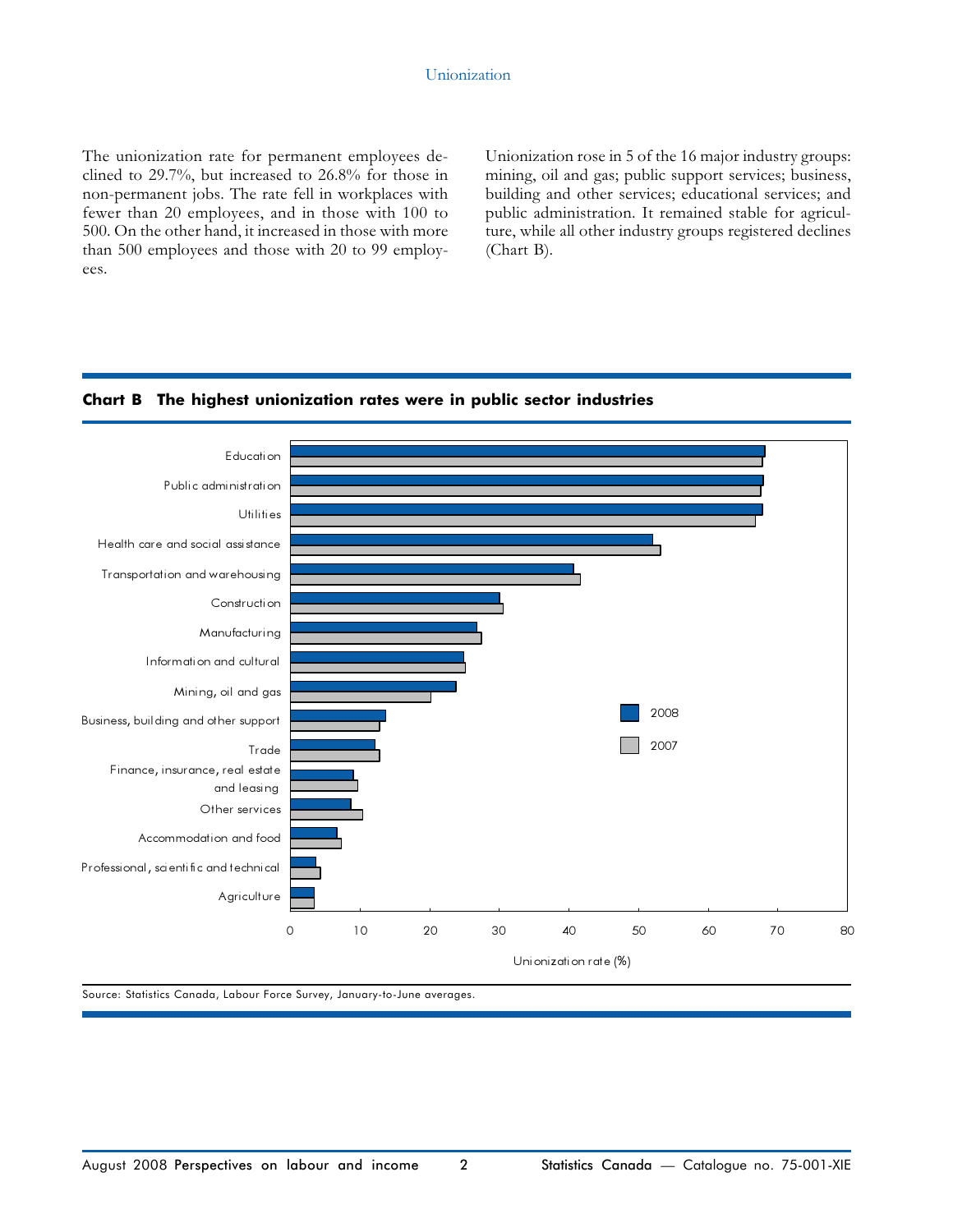Among the 10 major occupational groups, unionization rose in 4: art, culture, recreation and sport; primary sector occupations; those unique to processing, manufacturing and public utilities; and sales and service. Management remained stable, while the rest showed declines (Chart C).

The number of employees who were not union members but were covered by a collective agreement averaged 301,000 in the first half of 2008, down slightly from 308,000 a year earlier (data not shown—see Akyeampong 2000 for a description of this group).



#### Chart C Unionization in community service occupations far outpaced that in others

Source: Statistics Canada, Labour Force Survey, January-to-June averages.

#### Data sources

Information on union membership, density and coverage by various socio-demographic characteristics, including earnings, are from the Labour Force Survey. Further details can be obtained from Marc Lévesque, Labour Statistics Division, Statistics Canada at 613-951-4090.

Data on strikes, lockouts and workdays lost, and those on major wage settlements were supplied by Human Resources and Social Development Canada (HRSDC). Further information on these statistics may be obtained from Client services, Workplace Information Directorate, HRSDC at 1-800-567-6866.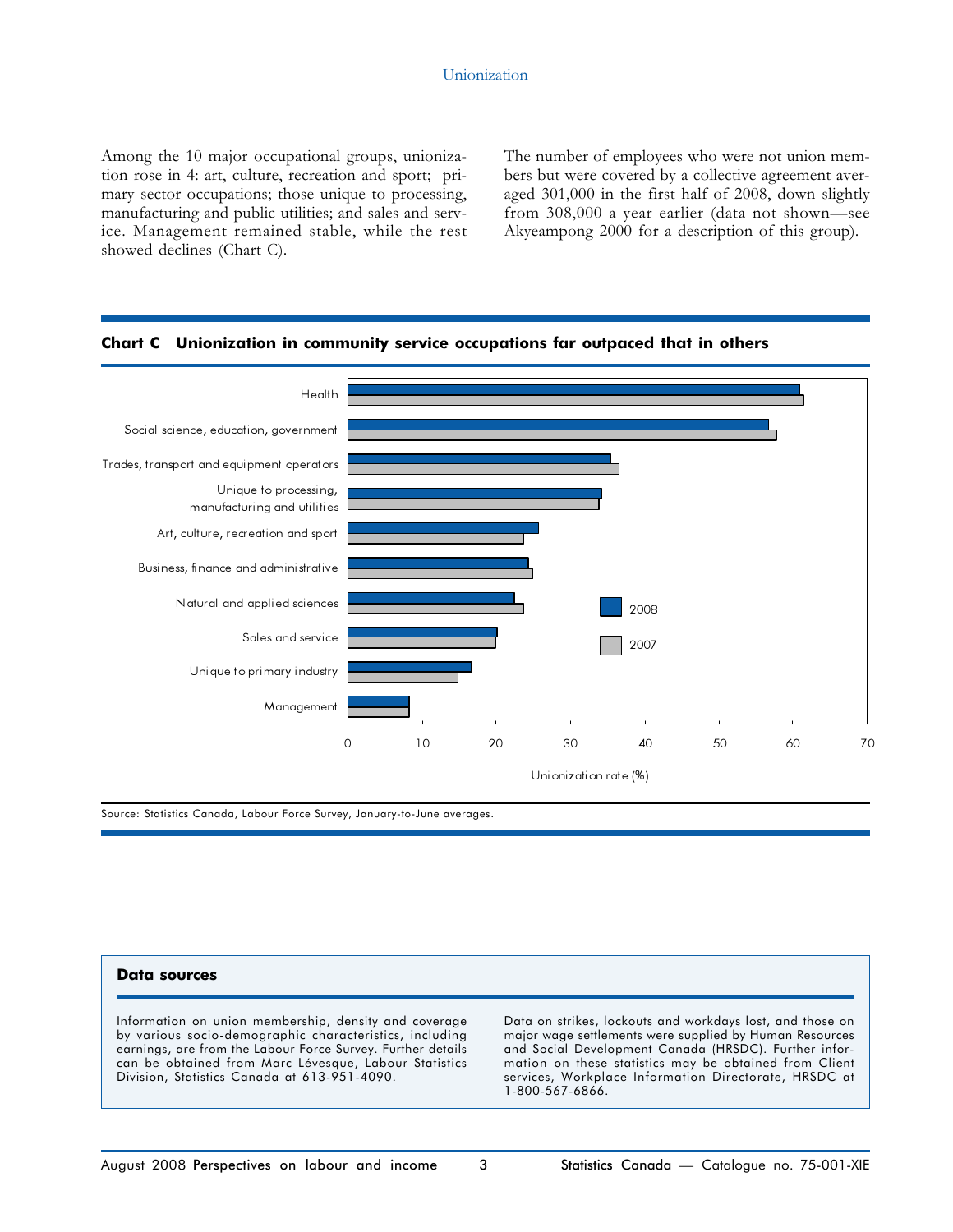|                                                                        | 2007            |                                  |               | 2008               |               |                       |
|------------------------------------------------------------------------|-----------------|----------------------------------|---------------|--------------------|---------------|-----------------------|
|                                                                        | Total           |                                  | Union density |                    | Union density |                       |
|                                                                        | employees       | Members<br>Coverage <sup>1</sup> |               | Total<br>employees | Members       | Coverage <sup>1</sup> |
|                                                                        | '000            | %                                | %             | '000               | %             | %                     |
| <b>Both sexes</b>                                                      | 14,087          | 29.7                             | 31.8          | 14,404             | 29.4          | 31.5<br>31.1          |
| Men<br>Women                                                           | 7,059<br>7,027  | 29.3<br>30.0                     | 31.7<br>32.0  | 7,221<br>7,183     | 28.7<br>30.0  | 31.9                  |
| Sector <sup>2</sup>                                                    |                 |                                  |               |                    |               |                       |
| Public<br>Private                                                      | 3,257<br>10,830 | 71.7<br>17.0                     | 75.2<br>18.8  | 3,443<br>10,962    | 71.0<br>16.3  | 74.5<br>17.9          |
|                                                                        |                 |                                  |               |                    |               |                       |
| Age<br>15 to 24                                                        | 2,418           | 13.3                             | 15.0          | 2,464              | 13.5          | 15.2                  |
| 25 to 54                                                               | 9,911           | 32.7                             | 35.0<br>32.1  | 10,032             | 32.3<br>29.4  | 34.5<br>31.8          |
| 25 to 44<br>45 to 54                                                   | 6,592<br>3,319  | 29.8<br>38.3                     | 40.7          | 6,614<br>3,418     | 37.7          | 39.7                  |
| 55 and over                                                            | 1,758           | 35.1                             | 37.4          | 1,909              | 34.6          | 36.5                  |
| <b>Education</b>                                                       |                 |                                  |               |                    |               |                       |
| Less than Grade 9<br>Some high school                                  | 323<br>1,490    | 25.9<br>21.1                     | 27.7<br>22.8  | 316<br>1,502       | 24.7<br>19.9  | 26.0<br>21.6          |
| High school graduation                                                 | 2,874           | 25.8                             | 27.4          | 2,877              | 25.9          | 27.5                  |
| Some postsecondary                                                     | 1,188           | 20.9                             | 22.9          | 1,283              | 22.1          | 23.8                  |
| Postsecondary certificate or diploma                                   | 4,937<br>3,274  | 33.8<br>34.1                     | 36.2<br>36.9  | 5,063<br>3,364     | 33.0<br>34.3  | 35.3<br>36.9          |
| University degree<br><b>Province</b>                                   |                 |                                  |               |                    |               |                       |
| Atlantic                                                               | 945             | 29.9                             | 31.2          | 962                | 29.7          | 31.2                  |
| Newfoundland and Labrador                                              | 187             | 36.6                             | 38.3          | 193                | 36.8          | 39.0                  |
| Prince Edward Island                                                   | 58<br>386       | 29.5<br>28.9                     | 30.7<br>30.0  | 60<br>390          | 29.6<br>27.4  | 31.1<br>28.2          |
| Nova Scotia<br>New Brunswick                                           | 314             | 27.1                             | 28.4          | 319                | 28.3          | 30.0                  |
| Quebec                                                                 | 3,259           | 35.8                             | 39.4          | 3,299              | 35.5          | 39.2                  |
| Ontario                                                                | 5,548<br>2,516  | 26.8<br>26.8                     | 28.5<br>28.7  | 5,658<br>2,592     | 26.7<br>26.9  | 28.2<br>28.8          |
| Prairies<br>Manitoba                                                   | 505             | 35.9                             | 37.7          | 517                | 35.1          | 37.1                  |
| Saskatchewan                                                           | 405             | 33.4                             | 35.3          | 415                | 33.8          | 35.3                  |
| Alberta                                                                | 1,606<br>1,818  | 22.3<br>31.0                     | 24.2<br>32.9  | 1,660<br>1,894     | 22.7<br>29.8  | 24.6<br>31.4          |
| British Columbia<br><b>Work status</b>                                 |                 |                                  |               |                    |               |                       |
| Full-time                                                              | 11,483          | 31.2                             | 33.5          | 11,765             | 30.9          | 33.1                  |
| Part-time                                                              | 2,604           | 22.9                             | 24.6          | 2,639              | 22.7          | 24.3                  |
| Industry                                                               | 3,209           | 28.2                             | 30.5          | 3,214              | 28.4          | 30.4                  |
| Goods-producing<br>Agriculture                                         | 122             | 3.5                              | 5.1           | 116                | 3.5           | 4.2                   |
| Mining, oil and gas                                                    | 285             | 20.2                             | 22.1          | 285                | 23.7          | 25.6                  |
| <b>Utilities</b>                                                       | 131<br>727      | 66.7<br>30.6                     | 71.2<br>32.8  | 151<br>802         | 67.7<br>30.2  | 70.5<br>32.0          |
| Construction<br>Manufacturing                                          | 1,944           | 27.5                             | 29.7          | 1,861              | 26.8          | 28.8                  |
| Service-producing                                                      | 10,877          | 30.1                             | 32.2          | 11,190             | 29.6          | 31.8                  |
| Trade                                                                  | 2,355<br>673    | 12.9<br>41.7                     | 14.5<br>43.8  | 2,392<br>700       | 12.2<br>40.6  | 13.8<br>42.5          |
| Transportation and warehousing<br>Finance, insurance, real estate      |                 |                                  |               |                    |               |                       |
| and leasing                                                            | 877             | 9.7                              | 11.2          | 894                | 9.0           | 10.6                  |
| Professional, scientific and technical<br>Business, building and other | 743             | 4.3                              | 5.5           | 811                | 3.6           | 4.9                   |
| support                                                                | 519             | 12.9                             | 14.7          | 522                | 13.7          | 15.3                  |
| Education                                                              | 1,175           | 67.8                             | 71.5          | 1,187              | 68.1          | 71.7                  |
| Health care and social assistance<br>Information and cultural          | 1,605<br>642    | 53.3<br>25.1                     | 55.5<br>26.8  | 1,650<br>632       | 52.1<br>24.9  | 53.8<br>26.9          |
| Accommodation and food                                                 | 961             | 7.4                              | 8.3           | 964                | 6.7           | 7.6                   |
| Other                                                                  | 488             | 10.3                             | 12.5          | 519                | 8.7           | 10.7                  |
| Public administration                                                  | 839             | 67.6                             | 72.6          | 918                | 67.9          | 73.6                  |

# Table 1 Union membership and coverage by selected characteristics

August 2008 Perspectives on labour and income 4 Statistics Canada - Catalogue no. 75-001-XIE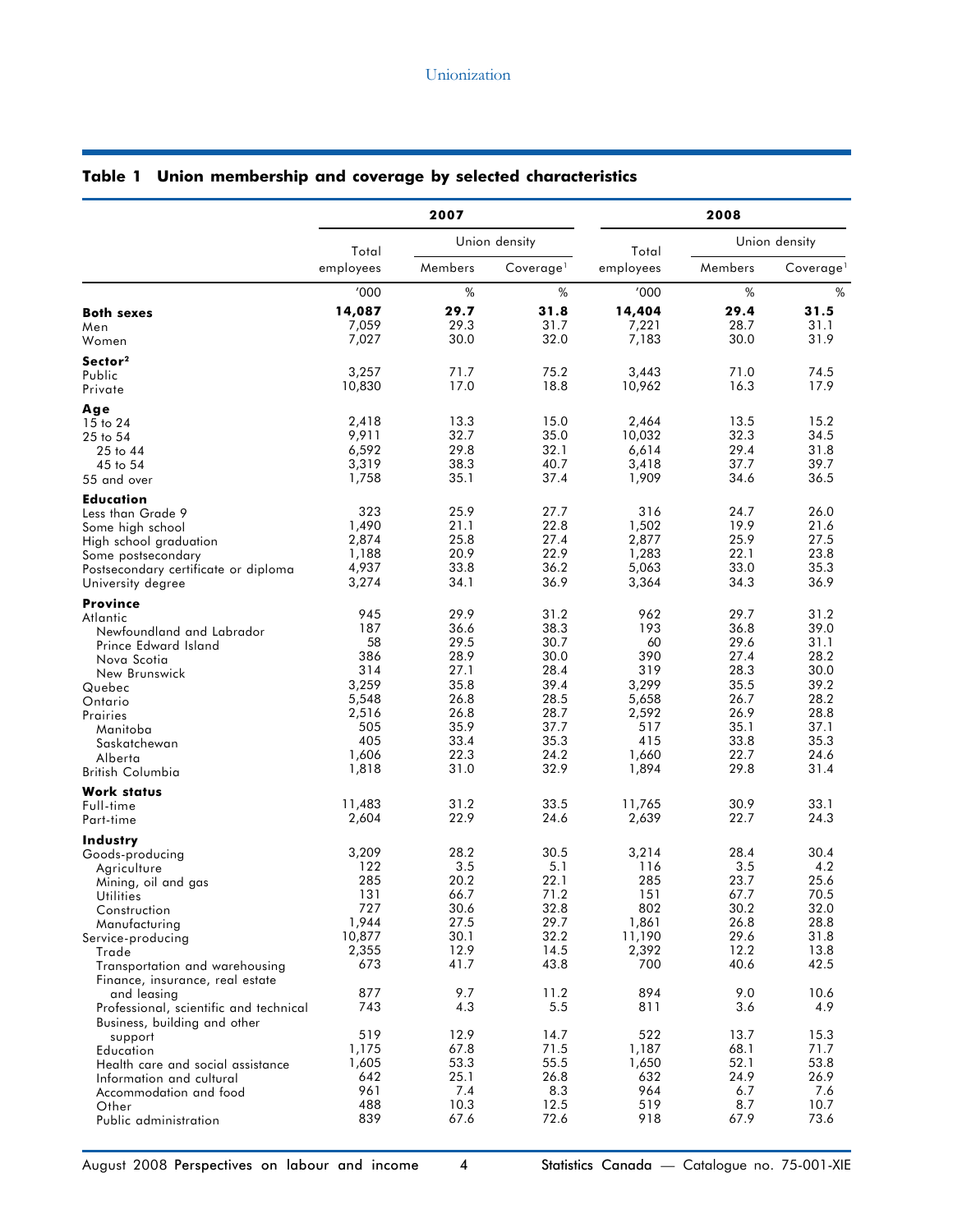|                                           | 2007           |              |               | 2008               |               |                       |
|-------------------------------------------|----------------|--------------|---------------|--------------------|---------------|-----------------------|
|                                           | Total          |              | Union density |                    | Union density |                       |
|                                           | employees      | Members      | Coverage      | Total<br>employees | Members       | Coverage <sup>1</sup> |
| Occupation                                | '000           | $\%$         | %             | '000               | $\%$          | %                     |
| Management                                | 988            | 8.3          | 10.9          | 1,036              | 8.3           | 10.8                  |
| Business, finance and administrative      | 2,700          | 24.9         | 27.0          | 2,840              | 24.3          | 26.3                  |
| Professional                              | 378            | 17.2         | 18.9          | 395                | 17.1          | 18.9                  |
| Financial and administrative              | 685            | 23.2         | 25.6          | 775                | 22.4          | 24.6                  |
| Clerical                                  | 1,637          | 27.3         | 29.4          | 1,670              | 26.9          | 28.8                  |
| Natural and applied sciences              | 1,030          | 23.7         | 25.8          | 1,074              | 22.5          | 24.8                  |
| Health                                    | 864            | 61.4         | 63.2          | 882                | 60.9          | 63.1                  |
| Professional                              | 101            | 40.2         | 45.3          | 89                 | 41.6          | 47.0                  |
| Nursing                                   | 266            | 81.2         | 82.9          | 275                | 77.2          | 79.1                  |
| Technical                                 | 229            | 56.5         | 58.0          | 208                | 56.4          | 58.5                  |
| Support staff                             | 268            | 53.8         | 55.0          | 310                | 55.1          | 56.6                  |
| Social and public service                 | 1,298          | 57.7         | 61.0          | 1,351              | 56.7          | 59.4                  |
| Legal, social and religious workers       | 589            | 36.8         | 40.0          | 640                | 37.1          | 39.4                  |
| Teachers and professors                   | 710            | 75.1         | 78.4          | 711                | 74.3          | 77.4                  |
| Secondary and elementary                  | 478            | 86.8         | 89.0          | 480                | 86.4          | 88.2                  |
| Other                                     | 232            | 50.8         | 56.6          | 231                | 49.0          | 54.8                  |
| Art, culture, recreation and sport        | 301            | 23.7         | 26.1          | 330                | 25.8          | 28.8                  |
| Sales and service                         | 3,674          | 20.0         | 21.7          | 3,658              | 20.1          | 21.8                  |
| Wholesale                                 | 381            | 5.4          | 6.5           | 361                | 4.9           | 6.0                   |
| Retail                                    | 1,062          | 12.3         | 13.6          | 1,037              | 11.6          | 12.8                  |
| Food and beverage                         | 561            | 7.8          | 8.6           | 533                | 9.1           | 10.0                  |
| Protective services                       | 231            | 54.9         | 62.0          | 245                | 51.8          | 59.0                  |
| Child care and home support               | 190            | 45.6         | 48.7          | 185                | 47.3          | 49.6                  |
| Travel and accommodation                  | 1,250          | 26.1         | 27.7          | 1,297              | 25.9          | 27.3                  |
| Trades, transport and equipment           |                |              |               |                    |               |                       |
| operators                                 | 2,007          | 36.5         | 38.8          | 2,094              | 35.5          | 37.5                  |
| Contractors and supervisors               | 111            | 32.3         | 34.9          | 134                | 28.6          | 30.6                  |
| Construction trades                       | 256            | 37.7         | 39.9          | 274                | 37.5          | 39.6                  |
| Other trades                              | 793            | 39.6         | 41.9          | 850                | 36.4          | 38.6                  |
| Transportation equipment operators        | 511            | 36.3         | 38.1          | 492                | 37.0          | 38.6                  |
| Helpers and labourers                     | 337            | 29.8         | 33.2          | 343                | 32.3          | 34.4                  |
| Unique to primary industry                | 277            | 14.9         | 16.9          | 263                | 16.7          | 18.6                  |
| Unique to processing, manufacturing       |                |              |               |                    |               |                       |
| and utilities                             | 946            | 33.9         | 36.2          | 876                | 34.2          | 36.4                  |
| Machine operators and assemblers          | 751            | 33.9         | 36.1          | 697                | 34.5          | 36.8                  |
| Labourers                                 | 196            | 33.6         | 36.5          | 178                | 33.0          | 34.9                  |
| <b>Workplace size</b>                     |                |              |               |                    |               |                       |
| Under 20 employees                        | 4,598          | 13.1         | 14.7          | 4,713              | 12.6          | 14.2                  |
| 20 to 99 employees                        | 4,638          | 30.0         | 32.3          | 4,708              | 30.3          | 32.4                  |
| 100 to 500 employees                      | 2,976          | 41.1         | 43.8          | 3,073              | 39.6          | 42.0                  |
| Over 500 employees                        | 1,874          | 51.2         | 53.8          | 1,910              | 52.0          | 54.8                  |
| Job tenure                                |                |              |               |                    |               |                       |
| 1 to 12 months                            | 3,341          | 14.9         | 17.3          | 3,432              | 15.9<br>22.8  | 18.2<br>24.6          |
| Over 1 year to 5 years                    | 4,448          | 23.1         | 25.1          | 4,584<br>2,135     | 33.4          | 35.6                  |
| Over 5 years to 9 years                   | 2,206          | 32.9         | 35.1          |                    | 35.3          | 37.0                  |
| Over 9 years to 14 years<br>Over 14 years | 1,308<br>2,784 | 36.6<br>51.9 | 38.7<br>54.4  | 1,434<br>2,819     | 50.4          | 52.8                  |
| Job status                                |                |              |               |                    |               |                       |
| Permanent                                 | 12,310         | 30.2         | 32.3          | 12,728             | 29.7          | 31.7                  |
| Non-permanent                             | 1,777          | 25.8         | 28.5          | 1,676              | 26.8          | 29.6                  |

#### Table 1 Union membership and coverage by selected characteristics (concluded)

1. Union members and persons who are not union members but covered by collective agreements (for example, some religious group members).

2. Public sector employees are those working for government departments or agencies; Crown corporations; or publicly funded schools,

hospitals or other institutions. Private sector employees are all other wage and salary earners. Source: Statistics Canada, Labour Force Survey, January-to-June averages.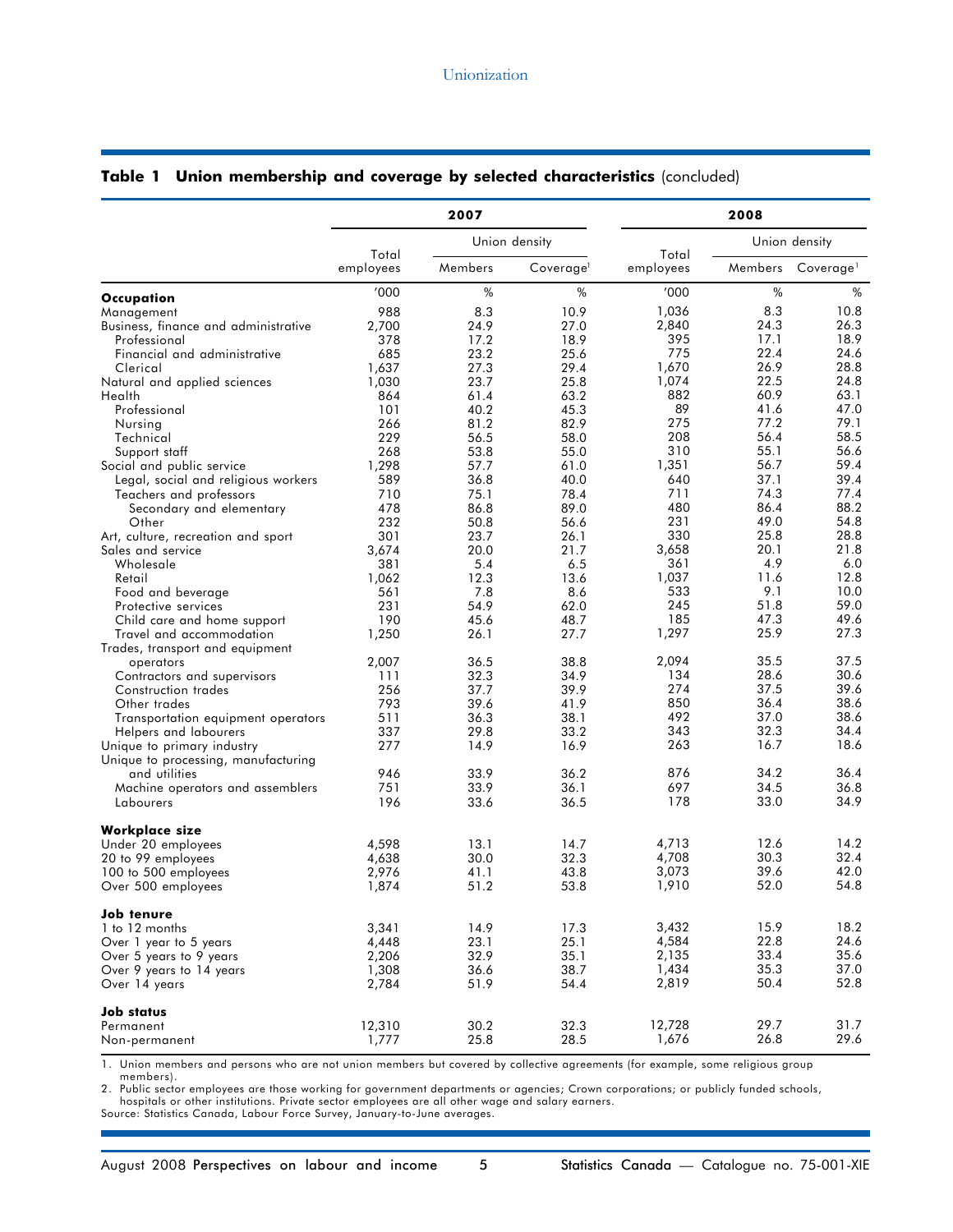# 2007 annual averages

Approximately 4.2 million employees (29.3%) (Table 2) belonged to a union in 2007 and some 316,000 (2.2%) were covered by a collective agreement.

Those in the public sector—government, Crown corporations, and publicly funded schools or hospitals—were over four times more likely than their private-sector counterparts to belong to a union  $(71.0\%$  versus  $16.8\%$ ).

Almost one in three full-time employees belonged to a union, compared with about one in four part-time. Also, almost one in three permanent employees were union members, compared with one in four non-permanent.

High unionization rates were found among employees aged 45 to 54 (38.2%); among those with a university degree (33.6%) or a postsecondary certificate or diploma (33.5%); in Newfoundland and Labrador (36.0%) and in Quebec (35.9%); as well as in educational services (66.9%), public administration (67.5%), and utilities (65.7%); and in health care occupations (61.9%). Low unionization rates were recorded among 15 to 24 year-olds (13.2%); in Alberta  $(21.8\%)$ ; in agriculture  $(4.0\%)$  and professional, scientific and technical services  $(4.3\%)$ ; and in management occupations (8.3%).

### Table 2 Union membership, 2007

|                                                                                | Total          | Union member <sup>1</sup> |              |  |
|--------------------------------------------------------------------------------|----------------|---------------------------|--------------|--|
|                                                                                | employees      | Total                     | Density      |  |
|                                                                                | '000           | '000                      | %            |  |
| <b>Both sexes</b>                                                              | 14,251         | 4,175                     | 29.3         |  |
| Men                                                                            | 7,186          | 2,070                     | 28.8         |  |
| Women                                                                          | 7,066          | 2,105                     | 29.8         |  |
| Sector <sup>2</sup>                                                            |                |                           |              |  |
| Public                                                                         | 3,283          | 2,331                     | 71.0         |  |
| Private                                                                        | 10,969         | 1,845                     | 16.8         |  |
| Age<br>15 to 24                                                                | 2,500          | 330                       | 13.2         |  |
| 25 to 54                                                                       | 9,959          | 3,226                     | 32.4         |  |
| 25 to 44                                                                       | 6,607          | 1,944                     | 29.4         |  |
| 45 to 54                                                                       | 3,353          | 1,282                     | 38.2         |  |
| 55 and over                                                                    | 1,792          | 620                       | 34.6         |  |
| Education                                                                      |                |                           |              |  |
| Less than Grade 9                                                              | 325            | 80                        | 24.7         |  |
| Some high school                                                               | 1,496          | 306                       | 20.5         |  |
| High school graduation<br>Some postsecondary                                   | 2,932<br>1,220 | 754<br>257                | 25.7<br>21.1 |  |
| Postsecondary certificate or diploma                                           | 5,003          | 1,677                     | 33.5         |  |
| University degree                                                              | 3,276          | 1,101                     | 33.6         |  |
| <b>Province</b>                                                                |                |                           |              |  |
| Atlantic                                                                       | 964            | 282                       | 29.2         |  |
| Newfoundland and Labrador                                                      | 193            | 70                        | 36.0         |  |
| Prince Edward Island                                                           | 60             | 17                        | 28.3         |  |
| Nova Scotia<br>New Brunswick                                                   | 391<br>321     | 111<br>85                 | 28.4<br>26.5 |  |
| Quebec                                                                         | 3,300          | 1,183                     | 35.9         |  |
| Ontario                                                                        | 5,607          | 1,486                     | 26.5         |  |
| Prairies                                                                       | 2,540          | 667                       | 26.3         |  |
| Manitoba                                                                       | 508            | 178                       | 35.0         |  |
| Saskatchewan                                                                   | 409            | 135                       | 33.1         |  |
| Alberta<br>British Columbia                                                    | 1,623<br>1,841 | 354<br>557                | 21.8<br>30.3 |  |
|                                                                                |                |                           |              |  |
| <b>Work status</b><br>Full-time                                                | 11,716         | 3,599                     | 30.7         |  |
| Part-time                                                                      | 2,535          | 577                       | 22.7         |  |
| <b>Industry</b>                                                                |                |                           |              |  |
| Goods-producing                                                                | 3,278          | 928                       | 28.3         |  |
| Agriculture                                                                    | 127            | 5                         | 4.0          |  |
| Mining, oil and gas                                                            | 288            | 60                        | 20.8         |  |
| Utilities                                                                      | 138            | 91                        | 65.7         |  |
| Construction<br>Manufacturing                                                  | 780<br>1,944   | 238<br>534                | 30.5<br>27.5 |  |
| Service-producing                                                              | 10,974         | 3,248                     | 29.6         |  |
| Trade                                                                          | 2,380          | 303                       | 12.7         |  |
| Transportation and warehousing                                                 | 680            | 277                       | 40.7         |  |
| Finance, insurance, real estate                                                |                |                           |              |  |
| and leasing                                                                    | 877            | 84                        | 9.6          |  |
| Professional, scientific and technical<br>Business, building and other support | 757<br>542     | 32<br>69                  | 4.3<br>12.7  |  |
| Education                                                                      | 1,130          | 756                       | 66.9         |  |
| Health care and social assistance                                              | 1,621          | 862                       | 53.2         |  |
| Information and cultural                                                       | 661            | 165                       | 25.0         |  |
| Accommodation and food                                                         | 970            | 71                        | 7.3          |  |
| Other                                                                          | 492<br>864     | 45                        | 9.1          |  |
| Public administration                                                          |                | 583                       | 67.5         |  |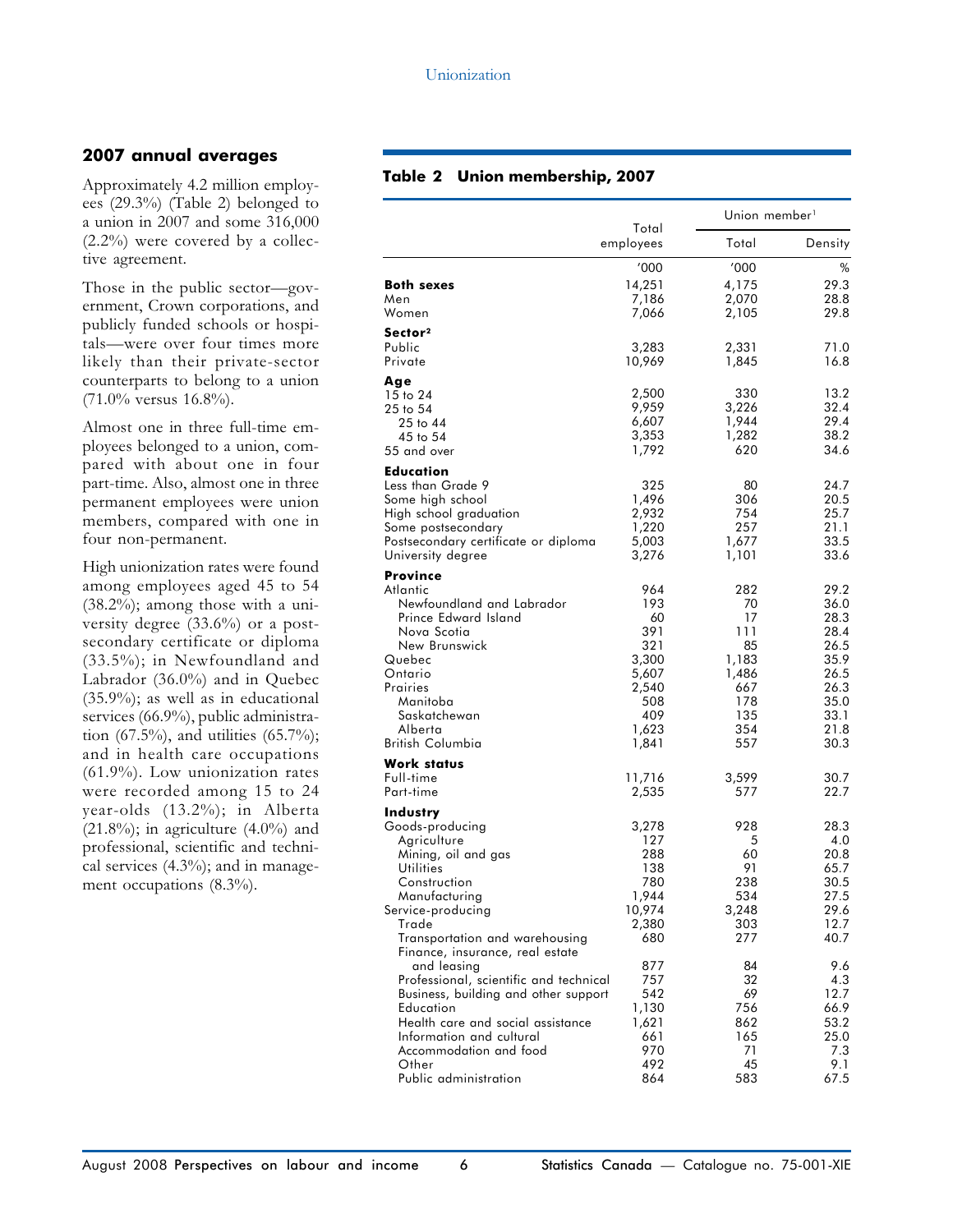#### Differences between the sexes

For the fourth year in a row, the unionization rate for women in 2007 surpassed that of men (29.8% versus 28.8%).

Among men, part-time employees had a much lower rate than fulltime employees (18.0% versus 30.1%). Among women, the gap was narrower (24.8% versus 31.5%) (data not shown). The unionization rate for women in the public sector (72.8%) exceeded that of men (68.2%), reflecting women's presence in public administration, and in teaching and health positions. However, in the private sector, only 12.5% were unionized, compared with 20.9% of men. The lower rate among women reflected their predominance in sales and several service occupations.

A higher-than-average rate was recorded among men with a postsecondary certificate or diploma (33.9%). For women, the highest rate was among those with a university degree (40.0%), reflecting unionization in occupations like health care and teaching.

Among those in permanent positions, the rate for men (29.6%) was similar to that for women (30.2%). Among those in non-permanent positions, women were more unionized than men (27.2% versus  $23.2\%$ ).

#### Table 2 Union membership, 2007 (concluded)

|                                                             |                    | Union member <sup>1</sup> |             |  |
|-------------------------------------------------------------|--------------------|---------------------------|-------------|--|
|                                                             | Total<br>employees | Total                     | Density     |  |
|                                                             | '000               | '000                      | %           |  |
| Occupation                                                  |                    |                           |             |  |
| Management                                                  | 1,006<br>2,753     | 84<br>677                 | 8.3<br>24.6 |  |
| Business, finance and administrative<br>Professional        | 376                | 64                        | 17.1        |  |
| Financial and administrative                                | 712                | 163                       | 23.0        |  |
| Clerical                                                    | 1,666              | 449                       | 27.0        |  |
| Natural and applied sciences                                | 1,051              | 243                       | 23.2        |  |
| Health                                                      | 864                | 535                       | 61.9        |  |
| Professional                                                | 98                 | 41                        | 41.6        |  |
| Nursing                                                     | 273                | 218                       | 79.7        |  |
| Technical                                                   | 217                | 125                       | 57.8        |  |
| Support staff                                               | 276                | 151                       | 54.7        |  |
| Social and public service                                   | 1,276              | 716                       | 56.1        |  |
| Legal, social and religious workers                         | 600                | 217                       | 36.2        |  |
| Teachers and professors                                     | 676                | 499                       | 73.8        |  |
| Secondary and elementary                                    | 447                | 385                       | 86.1        |  |
| Other                                                       | 229                | 114                       | 49.8        |  |
| Art, culture, recreation and sport                          | 324                | 79                        | 24.3        |  |
| Sales and service                                           | 3,687              | 726                       | 19.7        |  |
| Wholesale                                                   | 384                | 20                        | 5.1         |  |
| Retail                                                      | 1,069              | 127                       | 11.9        |  |
| Food and beverage                                           | 556                | 44                        | 7.9         |  |
| Protective services                                         | 235                | 129                       | 54.8        |  |
| Child care and home support                                 | 178                | 82                        | 46.3        |  |
| Travel and accommodation<br>Trades, transport and equipment | 1,265              | 324                       | 25.6        |  |
| operators                                                   | 2,066              | 753                       | 36.4        |  |
| Contractors and supervisors                                 | 114                | 36                        | 31.7        |  |
| Construction trades                                         | 275                | 110                       | 39.8        |  |
| Other trades                                                | 811                | 318                       | 39.2        |  |
| Transportation equipment operators                          | 519                | 184                       | 35.5        |  |
| Helpers and labourers                                       | 347                | 105                       | 30.2        |  |
| Unique to primary industries                                | 293                | 44                        | 15.1        |  |
| Unique to processing, manufacturing                         |                    |                           |             |  |
| and utilities                                               | 930                | 320                       | 34.4        |  |
| Machine operators and assemblers                            | 737                | 252                       | 34.3        |  |
| Labourers                                                   | 194                | 67                        | 34.7        |  |
| Workplace size                                              |                    |                           |             |  |
| Under 20 employees                                          | 4,684              | 607                       | 13.0        |  |
| 20 to 99 employees                                          | 4,670              | 1,375                     | 29.5        |  |
| 100 to 500 employees                                        | 2,994              | 1,207                     | 40.3        |  |
| Over 500 employees                                          | 1,904              | 985                       | 51.7        |  |
| Job tenure                                                  |                    |                           |             |  |
| 1 to 12 months                                              | 3,425              | 509                       | 14.8        |  |
| Over 1 year to 5 years                                      | 4,494              | 1,031                     | 22.9        |  |
| Over 5 years to 9 years                                     | 2,209              | 722                       | 32.7        |  |
| Over 9 years to 14 years                                    | 1,321              | 478                       | 36.2        |  |
| Over 14 years                                               | 2,802              | 1,436                     | 51.2        |  |
| Job status                                                  |                    |                           |             |  |
| Permanent                                                   | 12,409             | 3,710                     | 29.9        |  |
| Non-permanent                                               | 1,843              | 465                       | 25.3        |  |

1. Excludes non-members covered by a collective agreement.

2. Public sector employees are those working for government departments or agencies; Crown corporations; or publicly funded schools, hospitals or other institutions. Private sector employees are all other wage and salary earners. Source: Statistics Canada, Labour Force Survey.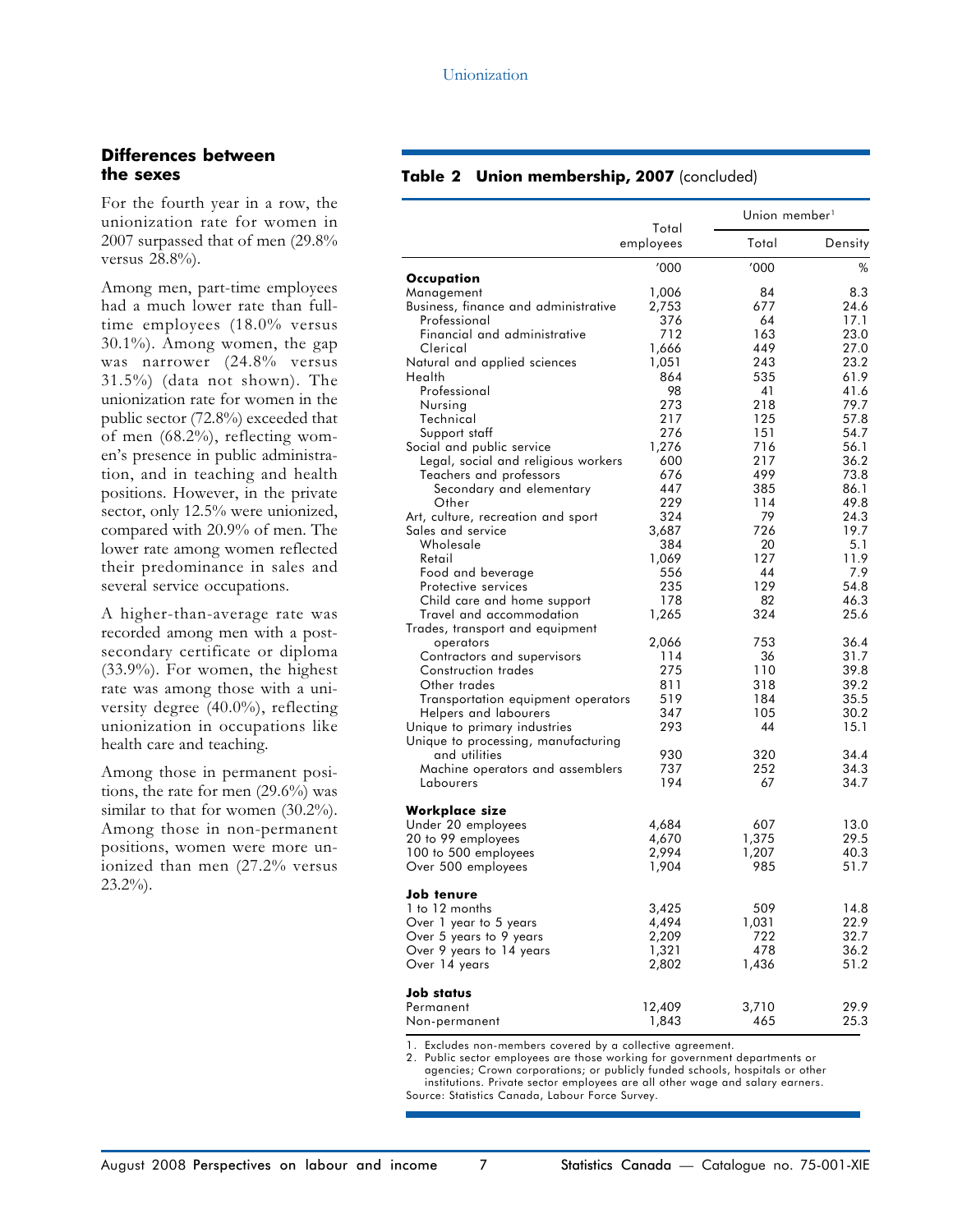#### Average earnings and usual hours

Unionized jobs generally provide higher earnings than non-unionized jobs (Table 3). However, factors other than collective bargaining provisions also play a role. These include varying distributions of unionized employees by age, sex, job tenure, industry, occupation, firm size, and geographical location.

Although the effects of these factors have not been examined, it is clear that unionized workers and jobs tend to have certain characteristics that are associated with higher earnings. For example, the unionization rate is higher among older workers, those with higher education, those with long tenure, and those in larger workplaces. Although differences in earnings and non-wage benefits cannot be attributed solely to union status (Akyeampong 2002), the union wage premium (after adjusting for employee and workplace characteristics) has been estimated at 7.7% (Fang and Verma 2002).

In 2007, the average hourly earnings of unionized workers were higher than those of non-unionized workers. This held true for both full-time (\$24.15 versus \$20.55) and part-time (\$19.99 versus \$12.56) employees.

In addition to having higher hourly earnings, unionized part-time employees generally worked more hours per

#### Table 3 Average earnings and usual hours by union and job status, 2007

|                                                                                                                 |                                  | Hourly earnings                        |                                  |                              | Usual weekly hours, main job |                              |  |  |
|-----------------------------------------------------------------------------------------------------------------|----------------------------------|----------------------------------------|----------------------------------|------------------------------|------------------------------|------------------------------|--|--|
|                                                                                                                 | All em-<br>ployees               | Full-<br>time                          | Part-<br>time                    | All em-<br>ployees           | Full-<br>time                | Part-<br>time                |  |  |
| <b>Both sexes</b><br>Union member<br>Union coverage <sup>1</sup><br>Not a union member <sup>2</sup> 18.98       | 20.41<br>23.58<br>23.51          | \$<br>21.73<br>24.15<br>24.11<br>20.55 | 14.33<br>19.99<br>19.81<br>12.56 | 35.6<br>36.0<br>36.0<br>35.4 | 39.5<br>38.7<br>38.7<br>39.9 | 17.4<br>19.3<br>19.1<br>16.9 |  |  |
| Men<br>Union member<br>Union coverage <sup>1</sup><br>Not a union member <sup>2</sup>                           | 22.17<br>24.38<br>24.32<br>21.20 | 23.24<br>24.83<br>24.79<br>22.50       | 13.25<br>18.10<br>17.94<br>12.07 | 38.1<br>38.4<br>38.4<br>38.0 | 40.7<br>39.8<br>39.9<br>41.1 | 16.5<br>18.2<br>18.0<br>16.2 |  |  |
| Women<br>Union member<br>Union coverage <sup>1</sup><br>Not a union member <sup>2</sup>                         | 18.62<br>22.79<br>22.71<br>16.71 | 19.89<br>23.36<br>23.31<br>18.16       | 14.80<br>20.59<br>20.43<br>12.78 | 33.0<br>33.6<br>33.6<br>32.6 | 38.0<br>37.3<br>37.3<br>38.3 | 17.8<br>19.6<br>19.5<br>17.2 |  |  |
| Atlantic<br>Union member<br>Union coverage <sup>1</sup><br>Not a union member <sup>2</sup> 15.15                | 17.22<br>21.98<br>21.90          | 18.19<br>22.22<br>22.16<br>16.24       | 12.22<br>19.76<br>19.54<br>10.50 | 36.7<br>37.6<br>37.6<br>36.3 | 40.4<br>39.5<br>39.6<br>40.8 | 17.5<br>20.0<br>19.8<br>17.0 |  |  |
| Quebec<br>Union member<br>Union coverage <sup>1</sup><br>Not a union member <sup>2</sup> 17.66                  | 19.35<br>22.10<br>21.92          | 20.52<br>22.52<br>22.39<br>19.17       | 14.15<br>19.41<br>18.98<br>12.14 | 34.5<br>35.2<br>35.3<br>34.0 | 38.2<br>37.6<br>37.7<br>38.6 | 18.0<br>20.0<br>19.8<br>17.2 |  |  |
| Ontario<br>Union member<br>Union coverage <sup>1</sup><br>Not a union member <sup>2</sup> 19.86                 | 21.27<br>24.86<br>24.85          | 22.83<br>25.70<br>25.70<br>21.62       | 14.01<br>19.48<br>19.41<br>12.53 | 35.6<br>36.1<br>36.2<br>35.3 | 39.6<br>38.9<br>38.9<br>39.8 | 17.0<br>18.6<br>18.5<br>16.7 |  |  |
| <b>Prairies</b><br>Union member<br>Union coverage <sup>1</sup><br>Not a union member <sup>2</sup> 19.97         | 21.06<br>23.71<br>23.81          | 22.24<br>24.23<br>24.34<br>21.39       | 15.04<br>20.59<br>20.60<br>13.24 | 36.7<br>36.4<br>36.5<br>36.8 | 40.5<br>39.3<br>39.4<br>40.9 | 17.4<br>19.3<br>19.2<br>16.8 |  |  |
| <b>British Columbia</b><br>Union member<br>Union coverage <sup>1</sup><br>Not a union member <sup>2</sup> 18.86 | 20.49<br>23.94<br>23.93          | 21.67<br>24.39<br>24.41<br>20.29       | 15.62<br>21.61<br>21.49<br>13.47 | 35.3<br>35.8<br>35.8<br>35.0 | 39.6<br>39.0<br>39.1<br>39.9 | 17.5<br>19.3<br>19.1<br>16.9 |  |  |

1. Union members and persons who are not union members but covered by collective agreements (for example, some religious group members).

2. Workers who are neither union members nor covered by collective agreements.

Source: Statistics Canada, Labour Force Survey.

week than their non-unionized counterparts (19.3 versus 16.9). As a result, their average weekly earnings were much higher (\$391.14 versus \$216.43) (data not shown).

On average, unionized women working full time received about 94% as much in hourly earnings as their male counterparts. In contrast, unionized women working part time earned 14% more.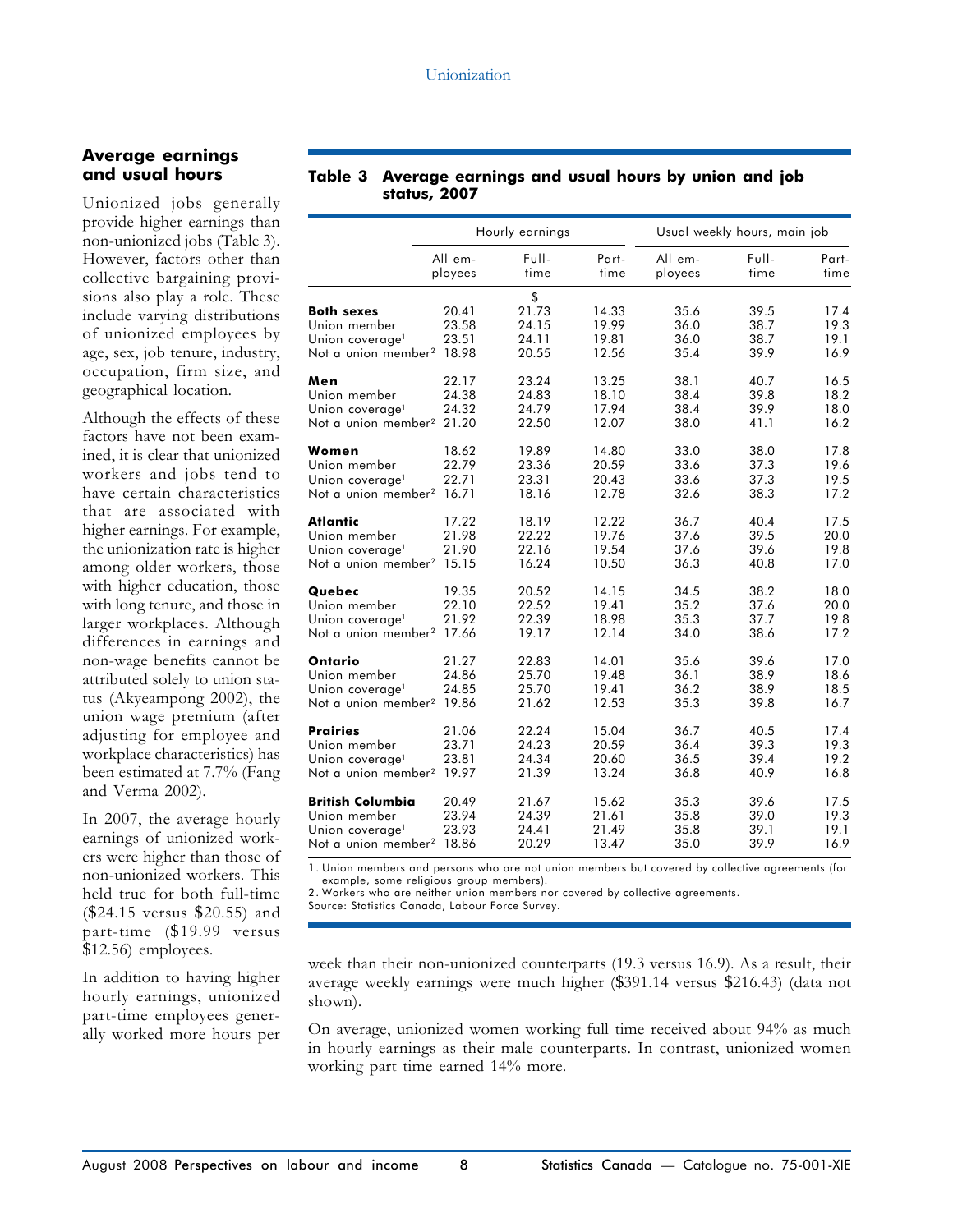#### Wage settlements, inflation and labour disputes

Wage gains of 3.3% in 2007 significantly surpassed the rate of inflation (1.9%) (Table 4). This reflects the third consecutive year in which wage increases were greater than the rate of inflation, although the differences in the two preceding years were not significant. The 2007 trend continued during the first four months of 2008, with wage gains averaging 3.4%, while inflation stood at 1.8%.

Wage gains in the public sector in 2007 (3.4%) surpassed those in the private sector (3.1%). The gap reversed and widened in the first four months of 2008. The corresponding gains were 3.2% and 4.0%.

Annual statistics on strikes, lockouts and person-days lost are affected by several factors, including collective bargaining timetables, size of the unions involved, strike or lockout duration, and state of the economy. The number of collective agreements up for renewal in a year determines the potential for industrial disputes. Union size and strike or lockout duration determine

#### Table 4 Major wage settlements, inflation and labour disputes

|       |                                            | Average annual increase<br>in base wage rates <sup>1</sup> |                    | Annual                                            | Labour disputes and time lost <sup>3</sup> |                     |                           |                                            |
|-------|--------------------------------------------|------------------------------------------------------------|--------------------|---------------------------------------------------|--------------------------------------------|---------------------|---------------------------|--------------------------------------------|
| Year  | Public<br>sector<br>employees <sup>2</sup> | Private<br>sector<br>employees <sup>2</sup>                | Total<br>employees | change in<br>consumer<br>price index <sup>1</sup> | Strikes and<br>lockouts <sup>4</sup>       | Workers<br>involved | Person-days<br>not worked | Proportion<br>of estimated<br>working time |
|       |                                            |                                                            | $\frac{0}{0}$      |                                                   |                                            | '000                | '000                      | $\%$                                       |
| 1980  | 10.9                                       | 11.7                                                       | 11.1               | 10.1                                              | 1,028                                      | 452                 | 9,130                     | 0.37                                       |
| 1981  | 13.1                                       | 12.6                                                       | 13.0               | 12.4                                              | 1,049                                      | 342                 | 8,850                     | 0.35                                       |
| 1982  | 10.4                                       | 9.5                                                        | 10.2               | 10.9                                              | 679                                        | 464                 | 5,702                     | 0.23                                       |
| 1983  | 4.6                                        | 5.5                                                        | 4.8                | 5.8                                               | 645                                        | 330                 | 4,441                     | 0.18                                       |
| 1984  | 3.9                                        | 3.2                                                        | 3.6                | 4.3                                               | 716                                        | 187                 | 3,883                     | 0.15                                       |
| 1985  | 3.8                                        | 3.3                                                        | 3.7                | 4.0                                               | 829                                        | 164                 | 3,126                     | 0.12                                       |
| 1986  | 3.6                                        | 3.0                                                        | 3.4                | 4.1                                               | 748                                        | 486                 | 7,151                     | 0.27                                       |
| 1987  | 4.1                                        | 3.8                                                        | 4.0                | 4.4                                               | 668                                        | 582                 | 3,810                     | 0.14                                       |
| 1988  | 4.0                                        | 5.0                                                        | 4.4                | 4.0                                               | 548                                        | 207                 | 4,901                     | 0.17                                       |
| 1989  | 5.2                                        | 5.2                                                        | 5.2                | 5.0                                               | 627                                        | 445                 | 3,701                     | 0.13                                       |
| 1990  | 5.6                                        | 5.7                                                        | 5.6                | 4.8                                               | 579                                        | 271                 | 5,079                     | 0.17                                       |
| 1991  | 3.4                                        | 4.4                                                        | 3.6                | 5.6                                               | 463                                        | 254                 | 2,516                     | 0.09                                       |
| 1992  | 2.0                                        | 2.6                                                        | 2.1                | 1.5                                               | 404                                        | 152                 | 2,110                     | 0.07                                       |
| 1993  | 0.6                                        | 0.8                                                        | 0.7                | 1.8                                               | 381                                        | 102                 | 1,517                     | 0.05                                       |
| 1994  | 0.0                                        | 1.2                                                        | 0.3                | 0.2                                               | 374                                        | 81                  | 1,607                     | 0.06                                       |
| 1995  | 0.6                                        | 1.4                                                        | 0.9                | 2.2                                               | 328                                        | 149                 | 1,583                     | 0.05                                       |
| 1996  | 0.5                                        | 1.7                                                        | 0.9                | 1.6                                               | 330                                        | 276                 | 3,269                     | 0.11                                       |
| 1997  | 1.1                                        | 1.8                                                        | 1.5                | 1.6                                               | 284                                        | 258                 | 3,608                     | 0.12                                       |
| 1998  | 1.6                                        | 1.8                                                        | 1.7                | 0.9                                               | 381                                        | 244                 | 2,444                     | 0.08                                       |
| 1999  | 2.0                                        | 2.7                                                        | 2.2                | 1.7                                               | 413                                        | 160                 | 2,443                     | 0.08                                       |
| 2000  | 2.5                                        | 2.4                                                        | 2.5                | 2.7                                               | 379                                        | 144                 | 1,657                     | 0.05                                       |
| 2001  | 3.4                                        | 3.0                                                        | 3.3                | 2.6                                               | 381                                        | 221                 | 2,199                     | 0.07                                       |
| 2002  | 2.9                                        | 2.6                                                        | 2.8                | 2.2                                               | 294                                        | 168                 | 3,033                     | 0.09                                       |
| 2003  | 2.9                                        | 1.2                                                        | 2.5                | 2.8                                               | 266                                        | 81                  | 1,736                     | 0.05                                       |
| 2004  | 1.4                                        | 2.3                                                        | 1.8                | 1.9                                               | 297                                        | 260                 | 3,209                     | 0.09                                       |
| 2005  | 2.2                                        | 2.5                                                        | 2.3                | 2.2                                               | 260                                        | 199                 | 4,150                     | 0.12                                       |
| 2006  | 2.6                                        | 2.2                                                        | 2.5                | 2.4                                               | 151                                        | 42                  | 791                       | 0.02                                       |
| 2007  | 3.4                                        | 3.1                                                        | 3.3                | 1.9                                               | 207                                        | 67                  | 1,791                     | 0.05                                       |
| 20085 | 3.2                                        | 4.0                                                        | 3.4                | 1.8                                               |                                            |                     |                           |                                            |

1. Involving 500 or more employees.

2. Public sector employees are those working for government departments or agencies; Crown corporations; or publicly funded schools,

hospitals or other institutions. Private sector employees are all other wage and salary earners.

3. Involving 1 worker or more.

4. Ten person-days not worked.

5. 2008 data refer to January to April only.

Sources: Statistics Canada, Prices Division; Human Resources and Social Development Canada, Workplace Information Directorate .

August 2008 Perspectives on labour and income 9 Statistics Canada - Catalogue no. 75-001-XIE